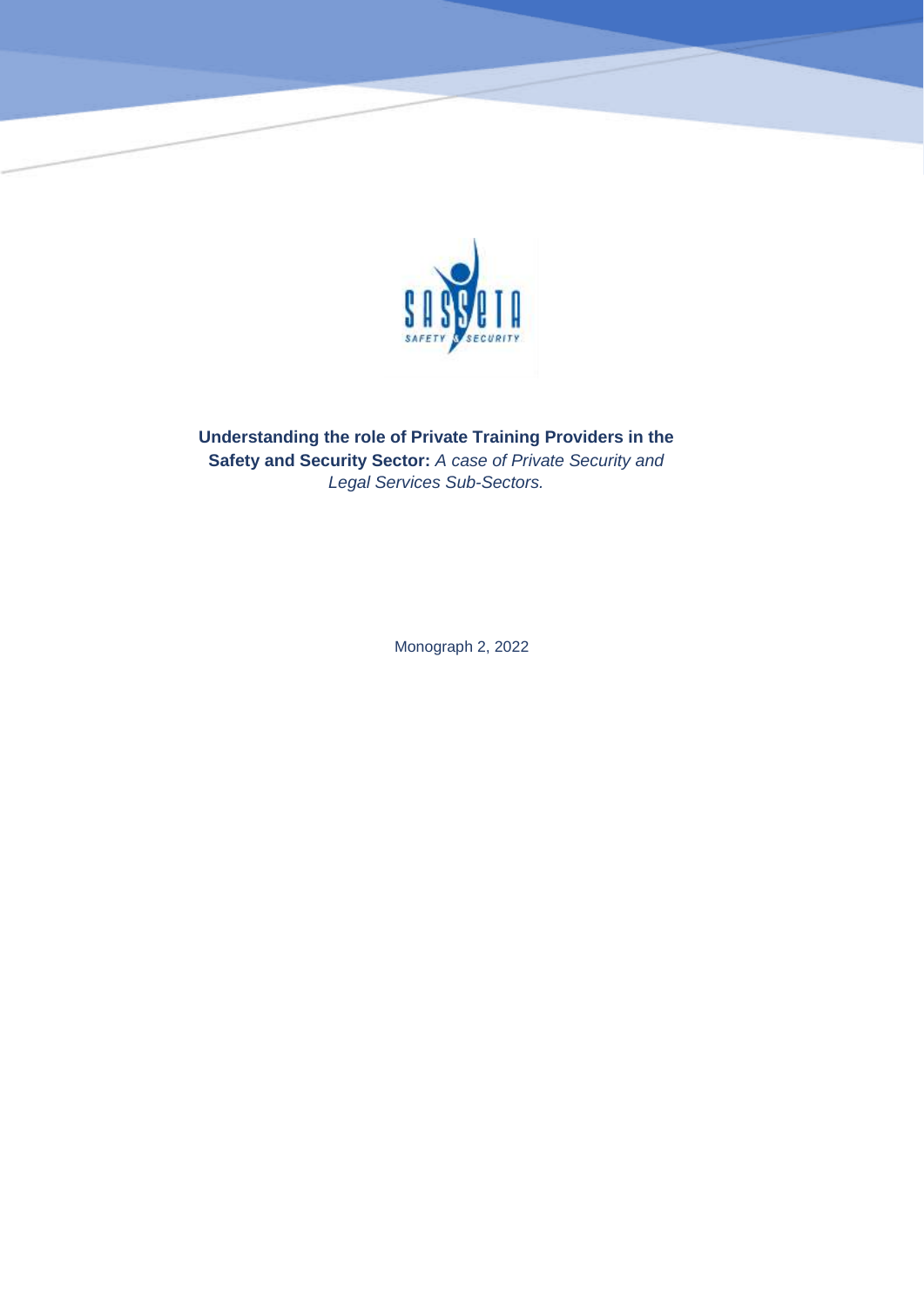# **Understanding the role of Private Training Providers in the Safety and Security Sector: A case of Private Security and Legal Services Sub-Sectors**

Prepared by: Ms Candice Nomfundo Zinhle Mbambo<sup>1</sup> Research Department March 2022

<sup>1</sup> This disclaimer informs readers that the views, thoughts, and opinions expressed in the text belong solely to the author, and not necessarily to the author's employer, organization, committee or other group or individual.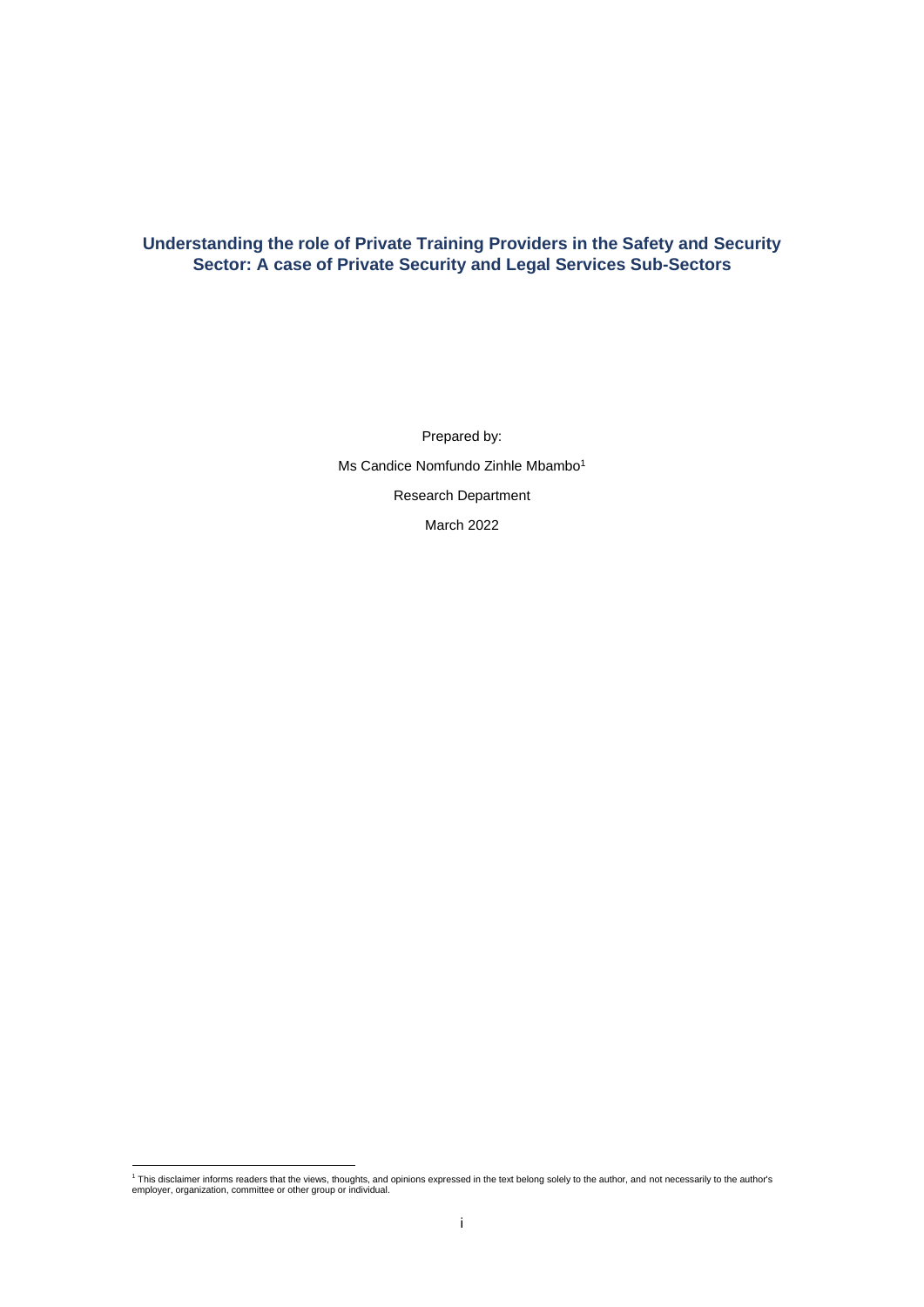| 1.                                                                                            |  |  |  |  |
|-----------------------------------------------------------------------------------------------|--|--|--|--|
|                                                                                               |  |  |  |  |
| 1.1.                                                                                          |  |  |  |  |
| 1.2.                                                                                          |  |  |  |  |
| 1.3.                                                                                          |  |  |  |  |
| 1.3.1.                                                                                        |  |  |  |  |
| 1.3.2.                                                                                        |  |  |  |  |
| 1.4.                                                                                          |  |  |  |  |
| 1.5.                                                                                          |  |  |  |  |
| 2.                                                                                            |  |  |  |  |
|                                                                                               |  |  |  |  |
| $2.1$ .                                                                                       |  |  |  |  |
| 2.2.                                                                                          |  |  |  |  |
| Private training institutions in the Private security and Legal services sub-sector 5<br>2.3. |  |  |  |  |
| 2.3.1                                                                                         |  |  |  |  |
| 2.3.2.                                                                                        |  |  |  |  |
| 2.4.                                                                                          |  |  |  |  |
| 2.5.                                                                                          |  |  |  |  |
| 3.                                                                                            |  |  |  |  |
|                                                                                               |  |  |  |  |
| 3.1.                                                                                          |  |  |  |  |
| 3.2.                                                                                          |  |  |  |  |
| 3.2.1.                                                                                        |  |  |  |  |
| 3.3.                                                                                          |  |  |  |  |
| 3.4.                                                                                          |  |  |  |  |
|                                                                                               |  |  |  |  |
| 3.5.                                                                                          |  |  |  |  |
| 3.6.                                                                                          |  |  |  |  |
| 3.7.                                                                                          |  |  |  |  |
| 3.8.                                                                                          |  |  |  |  |
| 3.9.                                                                                          |  |  |  |  |
| 3.9.1.                                                                                        |  |  |  |  |
| 3.9.2.                                                                                        |  |  |  |  |
| 3.9.3.                                                                                        |  |  |  |  |
| 3.9.4.                                                                                        |  |  |  |  |
| 3.10.                                                                                         |  |  |  |  |
| 3.11.                                                                                         |  |  |  |  |
| 3.12.                                                                                         |  |  |  |  |
| 4.                                                                                            |  |  |  |  |
|                                                                                               |  |  |  |  |
| 4.1.                                                                                          |  |  |  |  |
| 4.2.                                                                                          |  |  |  |  |
| 4.3.                                                                                          |  |  |  |  |
| 4.4.                                                                                          |  |  |  |  |
| 4.4.1.                                                                                        |  |  |  |  |
| 4.4.2.                                                                                        |  |  |  |  |
| 4.5.                                                                                          |  |  |  |  |
| 5.                                                                                            |  |  |  |  |
|                                                                                               |  |  |  |  |
| 5.1.                                                                                          |  |  |  |  |
| 5.2.                                                                                          |  |  |  |  |
| 5.3.                                                                                          |  |  |  |  |
|                                                                                               |  |  |  |  |

## **Table of Contents**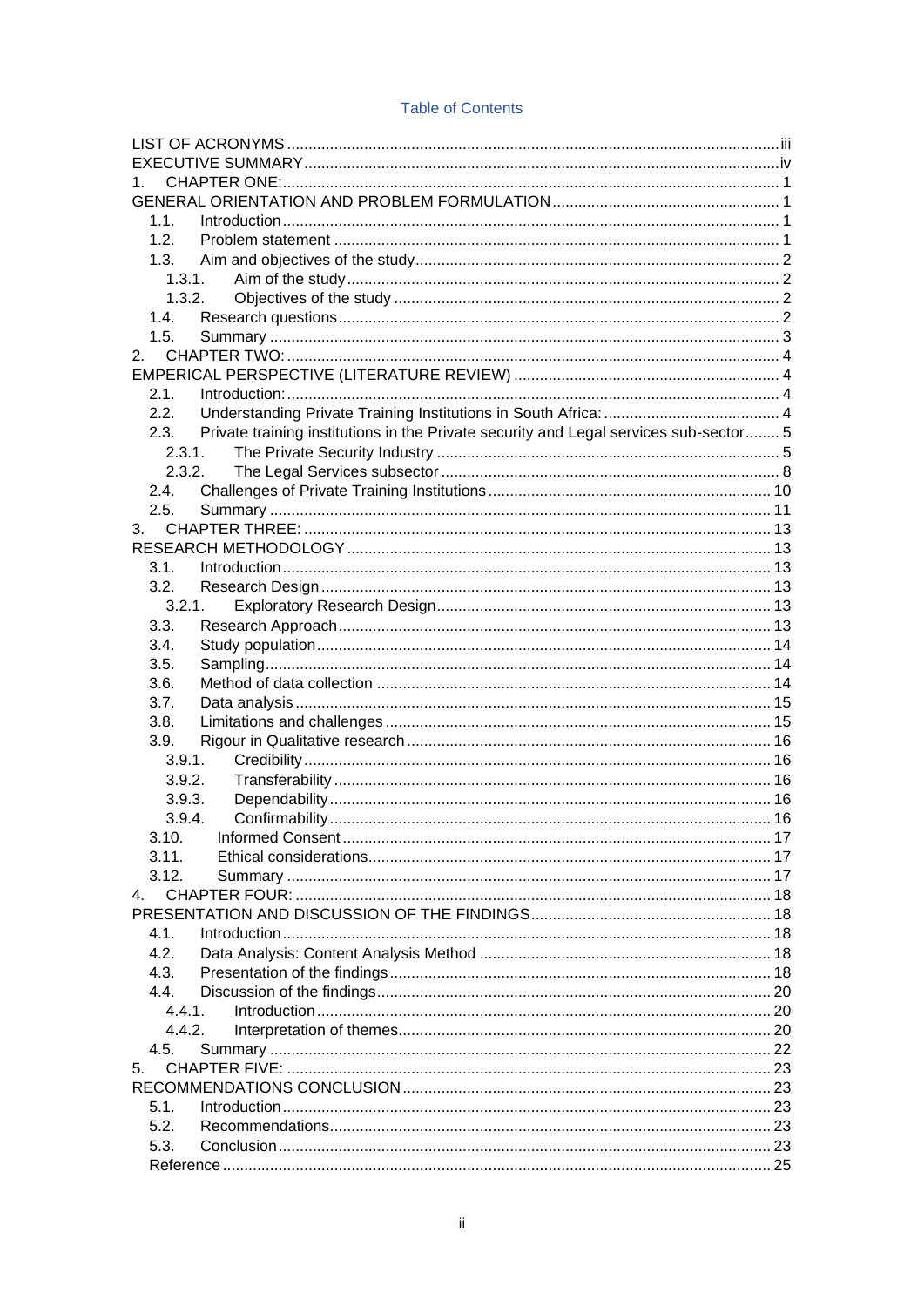# <span id="page-3-0"></span>LIST OF ACRONYMS

| <b>CEO</b>     | <b>Chief Executive Officer</b>                              |  |
|----------------|-------------------------------------------------------------|--|
| <b>CHE</b>     | Council on Higher Education                                 |  |
| <b>DHET</b>    | Department of Higher Education and Training                 |  |
| HE             | <b>Higher Education</b>                                     |  |
| LASA           | Legal Aid South Africa                                      |  |
| <b>NQF</b>     | <b>National Qualifications Framework</b>                    |  |
| <b>NSDP</b>    | National Skills Development Plan                            |  |
| <b>NSDSIII</b> | National Skills Development Strategy III                    |  |
| <b>PSET</b>    | Post-School Education and Training                          |  |
| QA             | <b>Quality Assurance</b>                                    |  |
| <b>SAQA</b>    | South African Qualifications Authority                      |  |
| <b>SASSETA</b> | Safety and Security Sector Education and Training Authority |  |
| <b>SETA</b>    | Sector Education Training Authority                         |  |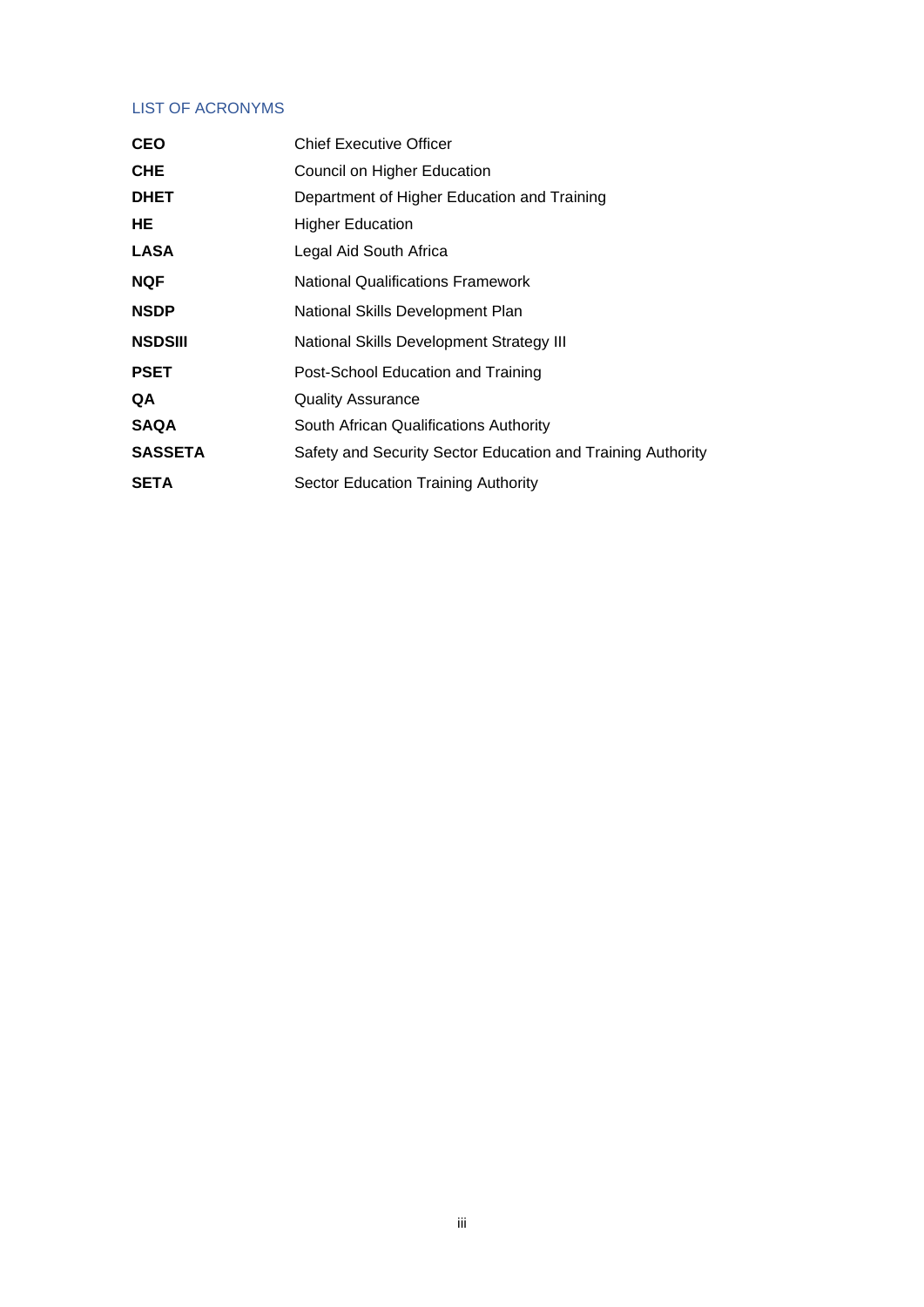### EXECUTIVE SUMMARY

<span id="page-4-0"></span>Private learning institutions help to meet the rising demand for post-schooling education in South Africa. They assist in diversifying and expanding the post-schooling education sector to meet the demands of our diverse society and economy. They further aid in the demand for niche learning areas where provision in public institutions is either inadequate or non-existent. Private learning institutions also specialise in skills programmes, which are mainly registered with SETAs, hence it is important to understand the role of these institutions in the Safety and Security Sector.

The current study seeks to explore and understand the contribution of Private learning institutions, specifically in the legal and private security sub-sector. Therefore, qualitative research is appropriate for this study because it will afford the training providers the opportunity to share experiences. Hence, qualitative study will serve as an appropriate method to illicit information from the participants. Expert sampling was considered an appropriate sampling method for this study since the study sought to gather insight from the participants with extensive knowledge about private learning institutions. The study consisted of twelve (12) participants: 3 from the legal services subsector and 9 from the private security subsector.

The study made the following findings; the data indicated that sufficient, adequate and relevant financial and physical resources are some of the major barriers and/or challenges with Private Learning Institutions and have a significant impact on the quality of programmes offered. The concept of programme design refers to the complete design of the programme (including the curriculum). Both programme and curriculum design have been identified as separate areas of concern by this study, and a flawed programme design has been identified as one of the most common reasons for institutions not obtaining successful programme accreditation. Generally, PHEIs also feel victimised by the entire system. Often, they feel as if policies and regulation favour the public universities and that the PHE sector is over-regulated.

The study made the following recommendations mentor and provided support to private training institutions. To minimise the risks of project failure; monitoring should be regular basis. This will help both SASSETA and the employers to identify and address potential risks that may hinder the objectives of the programme. The outcomes of the programme can further help identify new ways of doing things. Effective communication between SASSETA and employers. Regular communication promotes productive and operations such as quality assurance to be more effective.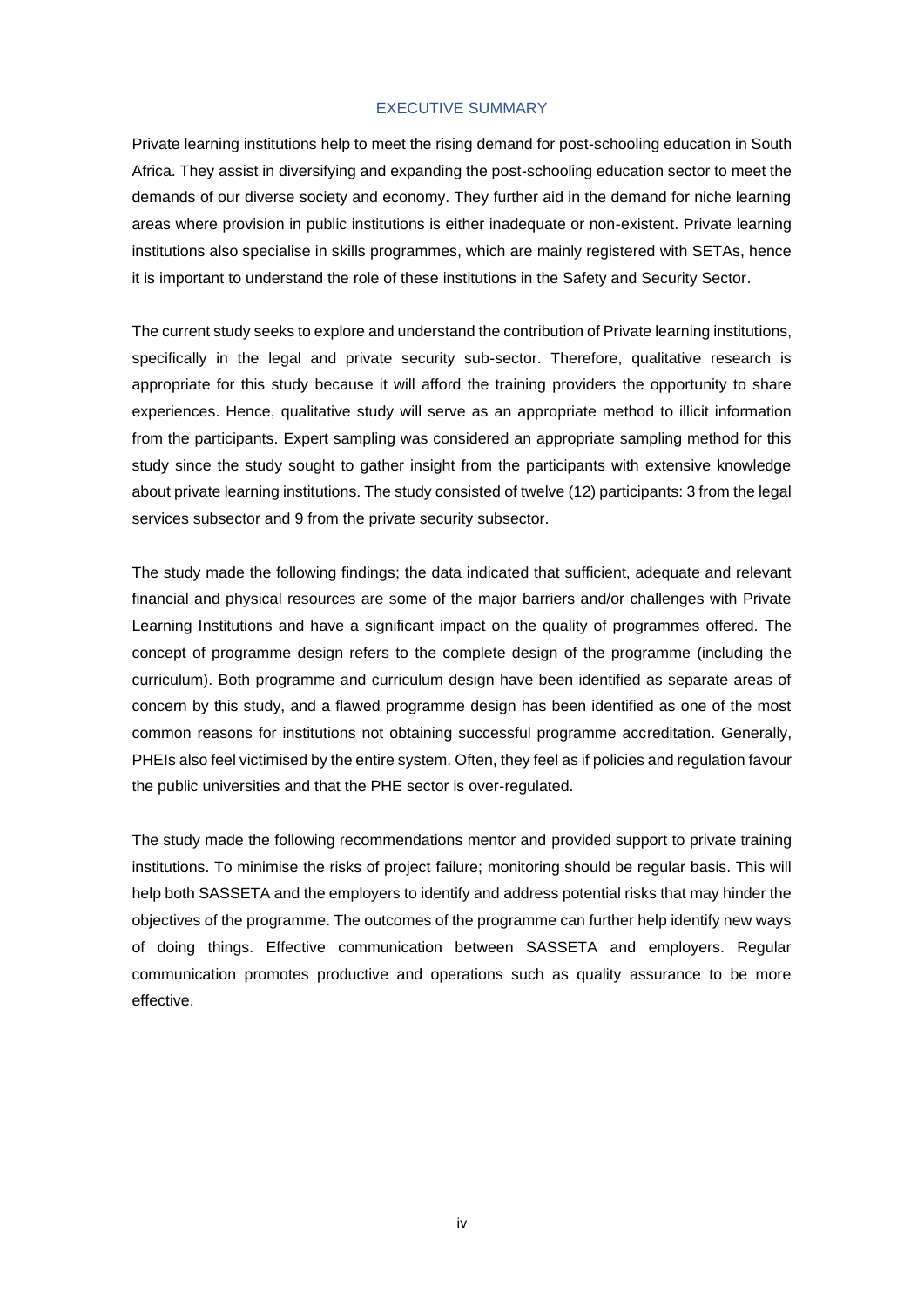## 1. CHAPTER ONE:

# GENERAL ORIENTATION AND PROBLEM FORMULATION

### <span id="page-5-2"></span><span id="page-5-1"></span><span id="page-5-0"></span>1.1. Introduction

Private learning institutions help to meet the rising demand for post-schooling education in South Africa. They assist in diversifying and expanding the post-schooling education sector to meet the demands of our diverse society and economy (Department of Higher Education and Training, 2013: 42). They further aid in the demand for niche learning areas where provision in public institutions is either inadequate or non-existent. Private learning institutions also specialise in skills programmes, which are mainly registered with SETAs, hence it is important to understand the role of these institutions in the Safety and Security Sector (DHET, 2013: 43).

Private institutions play a significant role in providing post-school education to South Africans. The Private Security and Legal Services sub-sectors plays an important role in providing support services to Private Security Services and legal/paralegal practitioners; as well as limited assistance to members of the public (South African Qualifications Authority, n.p). This results in a greater capacity to address the growing social demand for private security and legal services and limited assistance as South African democracy and seeks to protect their rights and safety. These skills programmes aim to produce qualified and competent individuals to ensure that primary private security and legal services are more accessible and affordable to the public.

Presently, the available data on private post-school institutions is often inaccurate, incomplete and scattered among various data sets in various institutions, including the DHET, SAQA, the Quality Councils and the SETAs. In order for the government – and indeed society at large – to understand the contribution and role of private post-school educational institutions, accurate and comprehensive information on the profile of these institutions, their qualifications and programme offerings is needed.

### <span id="page-5-3"></span>1.2. Problem statement

It is important that the researcher establishes the reason for undertaking, identifying a problem that will be investigated and assess what practical value the study will have (McGaghie, Bordage & Shea, 2001). The diversification of the South African society and economy has increased the demand for post-schooling education amongst South Africans. There is a probability that the increased demand for post-schooling education has led to various gaps and weaknesses within the quality assurance of private learning institutions in offering skills programmes in the private security and legal services sub-sector.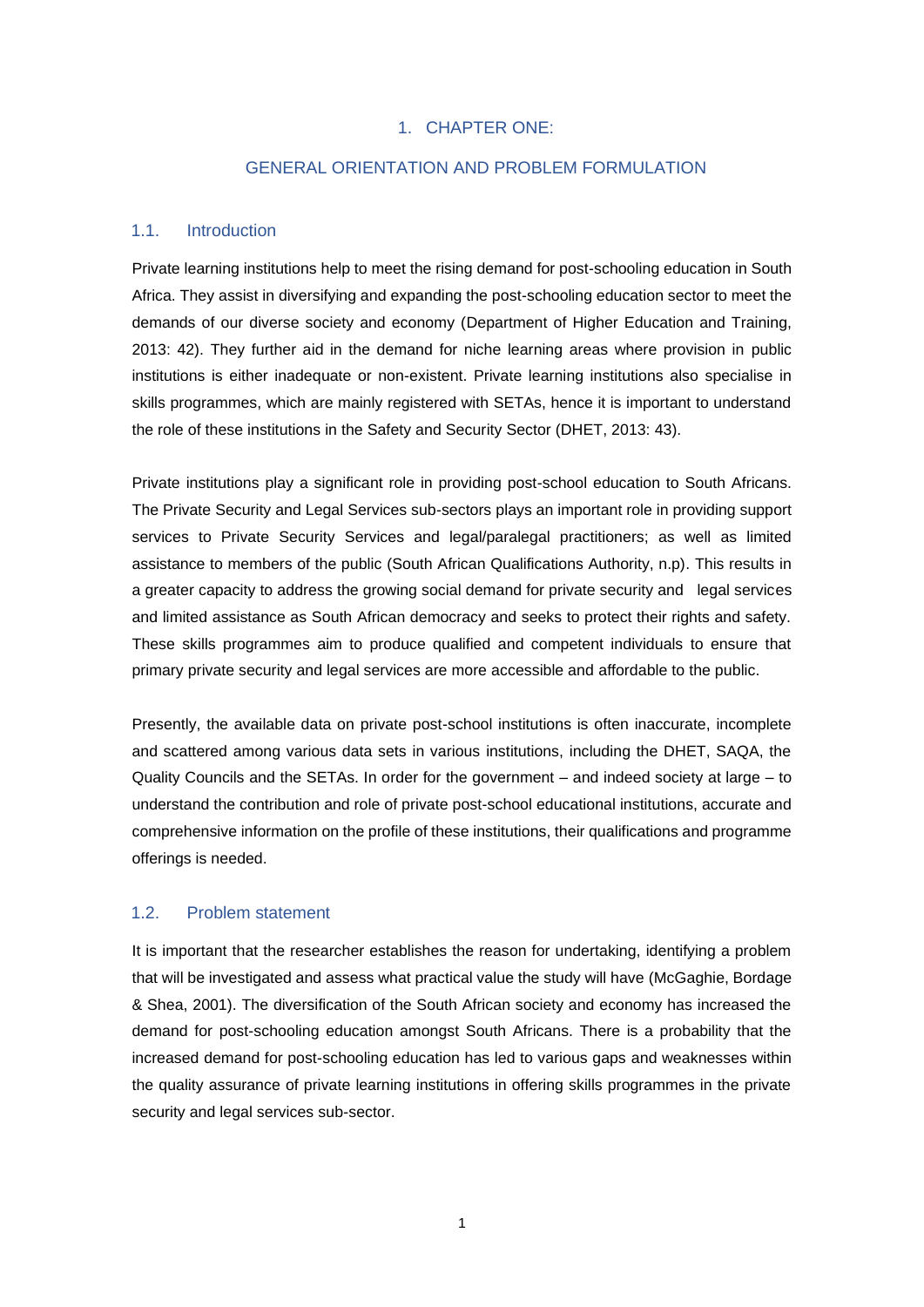Client satisfaction and retention is a major concern for most organisations in the competitive world of commerce and the private security and the legal services subsector are no exception. This accentuates the need to find creative and innovative ways to enhance the quality of services offered to minimise clientele moving to a competitor for better services. This is done within the confines of a market that is increasingly getting saturated, with the main focus being on the sustainability and profitability of companies (McGaghie, Bordage & Shea, 2001).

This poses different challenges to the private security and legal services subsectors because their ability to satisfy their clients and outperform their competitors is influenced by many variables. Such as the changing nature of skills, which increases the demand for post schooling education. There is a need to understand the challenges faced by these training providers to ascertain the quality of such learning programmes.

## <span id="page-6-0"></span>1.3. Aim and objectives of the study

# <span id="page-6-1"></span>1.3.1. Aim of the study

The aim of this study is to explore the contribution of Private learning institutions in the Safety and Security Sector, with a specific focus on training providers in the Private Security and Legal Services Sub-sector. Furthermore, to uncover the short comings of Private learning institutions in the sector.

## <span id="page-6-2"></span>1.3.2. Objectives of the study

This study seeks to:

- Understand the role of private learning institutions as a provider of skills provider in the Safety and Security Sector, and
- Identify quality assurance gaps and weaknesses in private learning institutions in the Safety and Security Sector.

# <span id="page-6-3"></span>1.4. Research questions

The research questions indicate exactly what is to be investigated; for example, they refer to the relationships among a small number of variables (Denscombe, 2002). Shandu states that "research questions further identify which specific questions (in the interview schedule) need to be posed so that the participants' answers will guide the solution to the identified research problem" (Shandu, 2017).

The study will ask the following research questions:

i. What is the nature and extent of private learning institutions in the Safety and Security Sector?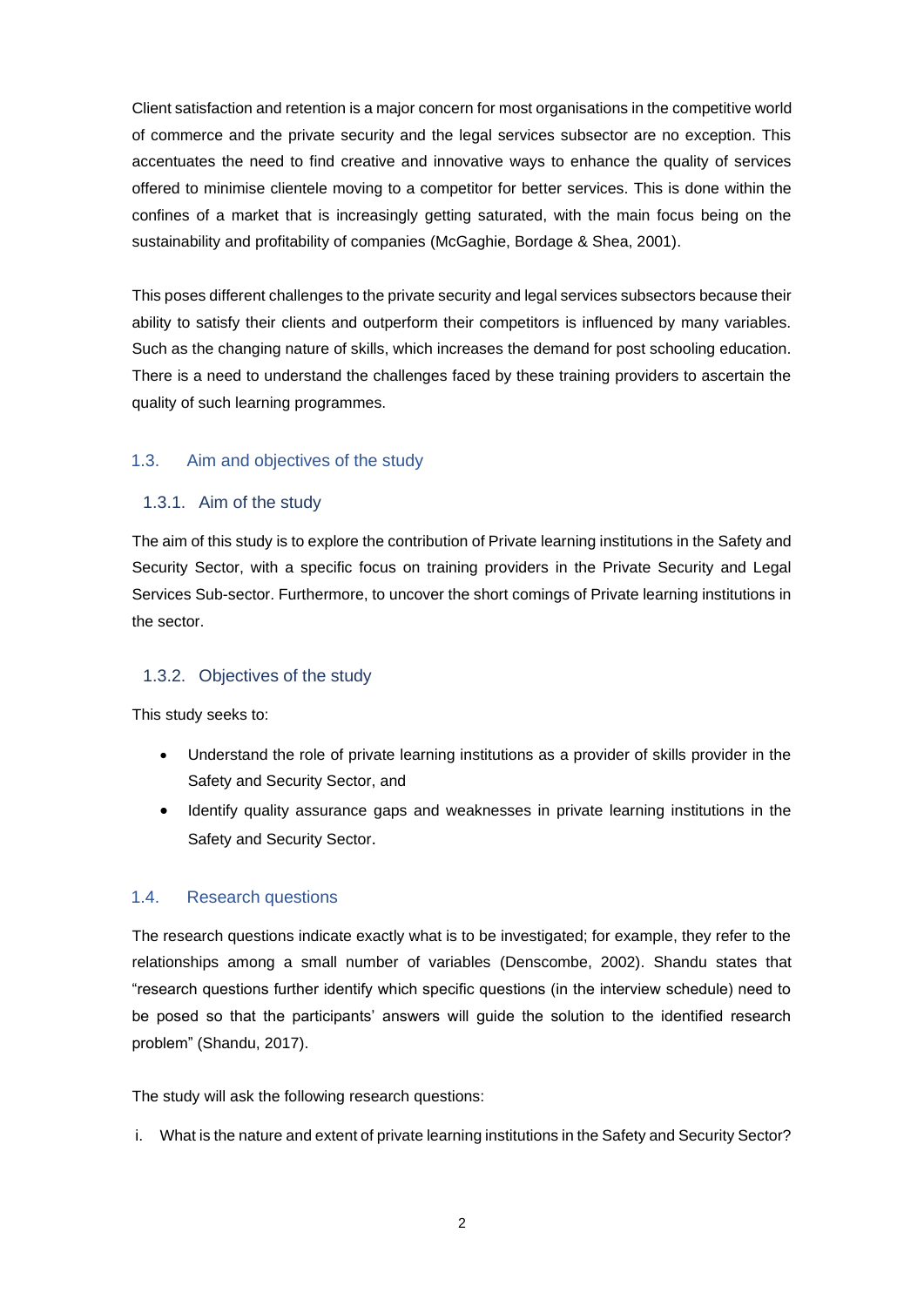- ii. How do private learning institutions contribute towards skills development in the Safety and Sector?
- iii. What are the challenges faced by private learning institutions in the Safety and Security Sector?
- iv. What are the gaps and weaknesses of the quality assurance systems of private learning institutions in the Sector?
- v. What can be done to improve private learning institutions in the sector?

## <span id="page-7-0"></span>1.5. Summary

Chapter one provided a general overview of the study. This chapter consists of the introduction and background to the study. It includes also includes the statement of the problem research objectives and questions. Chapter two: Literature review. This chapter presents an in-depth and comprehensive literature review on the subject area on workplace learning and learnership. This chapter further focuses on the theory of learnership training in relation to skills development forms the basis for understanding the effectiveness of learnership programmes and what hinders how they are executed. In addition, look into the theoretical framework of skills development in South Africa.

Chapter three: Research methodology, this chapter details the research design and methodology of the study. It includes detail of the purposive sampling method and collection of data and a plan for organising and analysing the data. Chapter three presents limitations the researcher encountered during the study.

Chapter four: Presentation and discussion of the findings. Chapter four focuses on the analysis and interpretation of data. The main findings of the study are presented and summarised in this chapter. Chapter five: Recommendations and conclusion, this last chapter of the study presents recommendations and conclusions based on the findings.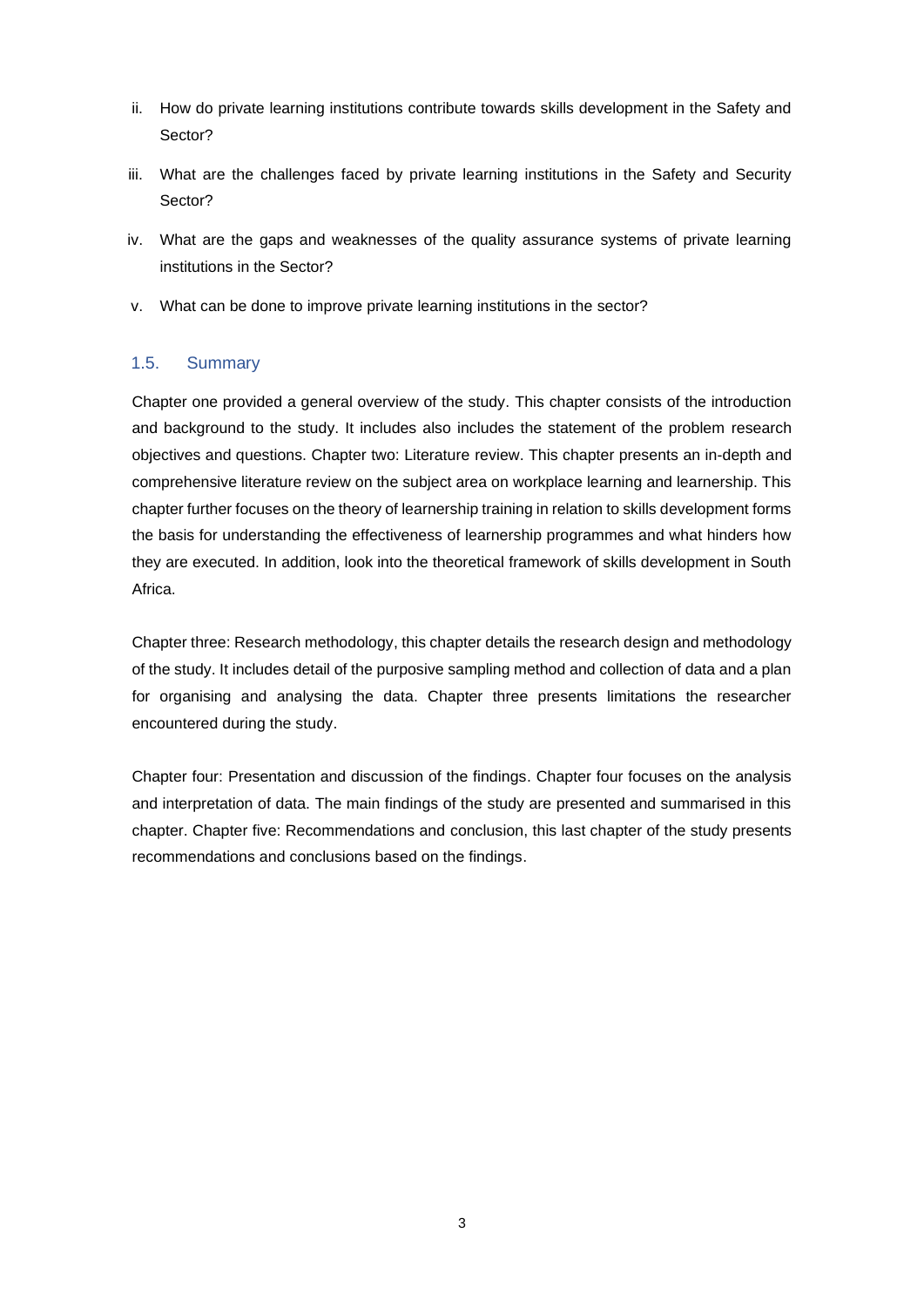# 2. CHAPTER TWO:

# EMPERICAL PERSPECTIVE (LITERATURE REVIEW)

# <span id="page-8-2"></span><span id="page-8-1"></span><span id="page-8-0"></span>2.1. Introduction:

A literature review is essential to analyse, and critique literature previously written by scholars to understand the role of Private Training Providers in the Safety and Security Sector with a specific focus on Private Security and Legal Services Subsectors. It provides insight on a topic and a clear understanding of the phenomenon to be studied (Leedy, 1989).

This chapter traverses, synthesises and analyses empirical studies as well as other relevant academic and policy literature on private training providers in the Safety and Security Sector. The chapter raises pertinent questions that justify the need to explore quality assurance gaps and weaknesses in private training institutions. This literature review will be the starting point that guided the formulation of the research questions and the analyses of the information that was gathered.

# <span id="page-8-3"></span>2.2. Understanding Private Training Institutions in South Africa:

The private sector includes Higher Education Institutions (HEI), Further Education and Training (FET) institutions and which are required to register with the Department of Higher Education and training (DHET). It also includes private training institutions which specialise in shorter skillsprogrammes, and which are mainly registered with SETAs. Some institutions are accredited to offer degrees up to PhD level, while others offer part qualifications or programmes that are not registered on the National Qualifications Framework (NQF). There are also private adult learning centres, with a range of offerings including literacy training, the ABET General Education and Training Certificate and the Senior Certificate (Sissing, 2013).

The private sector includes profit and non-profit institutions, stand-alone institutions and those located in companies. It includes institutions that provide high-quality education and those whose offerings are of a lesser quality, or even fraudulent and illegal. It includes sizable institutions with several thousand students, and very small institutions with less than a hundred students. Some operate in South Africa but are owned by foreign institutions (which may be public institutions in their home countries). The private institutions are funded by a variety of sources including client contracts, owner's capital, company or SETA training budgets, user fees and donor funds (Sissing, 2013).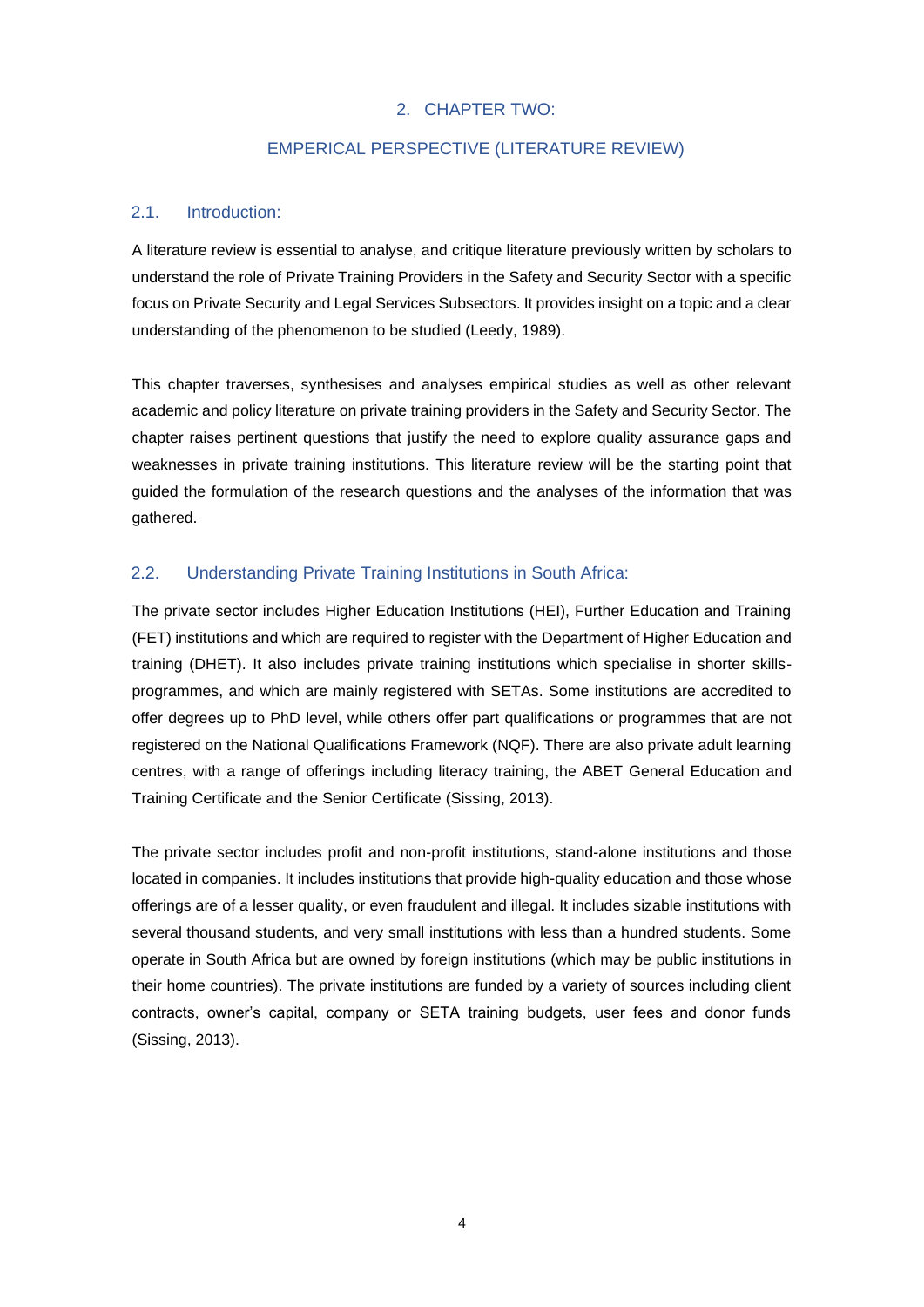# <span id="page-9-0"></span>2.3. Private training institutions in the Private security and Legal services sub-sector

There is a need for programmes that improve qualifications, support career-path planning, enable greater flexibility and mobility and improve productivity (NSDSIII, 2011). Furthermore, policy concerns around a skills crisis that South Africa is not producing enough of the right levels and kinds of skills to support global competitiveness and economic development have intensified over the past five years (NSDSIII, 2011). Vocational and occupational certification via private training providers is at the core of the creation of new skills in the Safety and Security Sector.

## <span id="page-9-1"></span>2.3.1. The Private Security Industry

## *2.3.1.1. The Scope of the Industry*

Although it is evident that the private security industry is growing at a rapid rate globally, the scope and size of the industry are not known. The interpretation thereof differs from country to country and from federation to federation as there is no known security body that has accurate global information on this subject. It is not easy to estimate the size and scope of the private security industry compared to the well-structured public police departments. The private security industry comprises many small, private agencies and part-time and permanent employees, including security personnel employed by other businesses (Dempsey, 2008).

## *2.3.1.2. Professionalism and Ethics*

In defining the professionalism of any authority (in this case, the private security society), a code of ethics and credentials that include education and training, experience and membership are needed (Dempsey, 2008). In addition to this, Hess (2009) indicates that sociologists have identified specialised knowledge, autonomy and service ideal as the three key elements that qualify an occupation as a profession.

Even though there are attempts to professionalise the private security industry, it remains the lowest paying industry and the security guards are not adequately trained and educated. Business needs to move away from the perception that the security function is an unnecessary expense which must be limited to manning the gates of the organisation. Protection against eventualities that might hamper company operations from continuing and making a profit (such as acts of terrorism) are some of the reasons why security should be considered a necessity (Fischer, Halibozeck and Walters, 2013).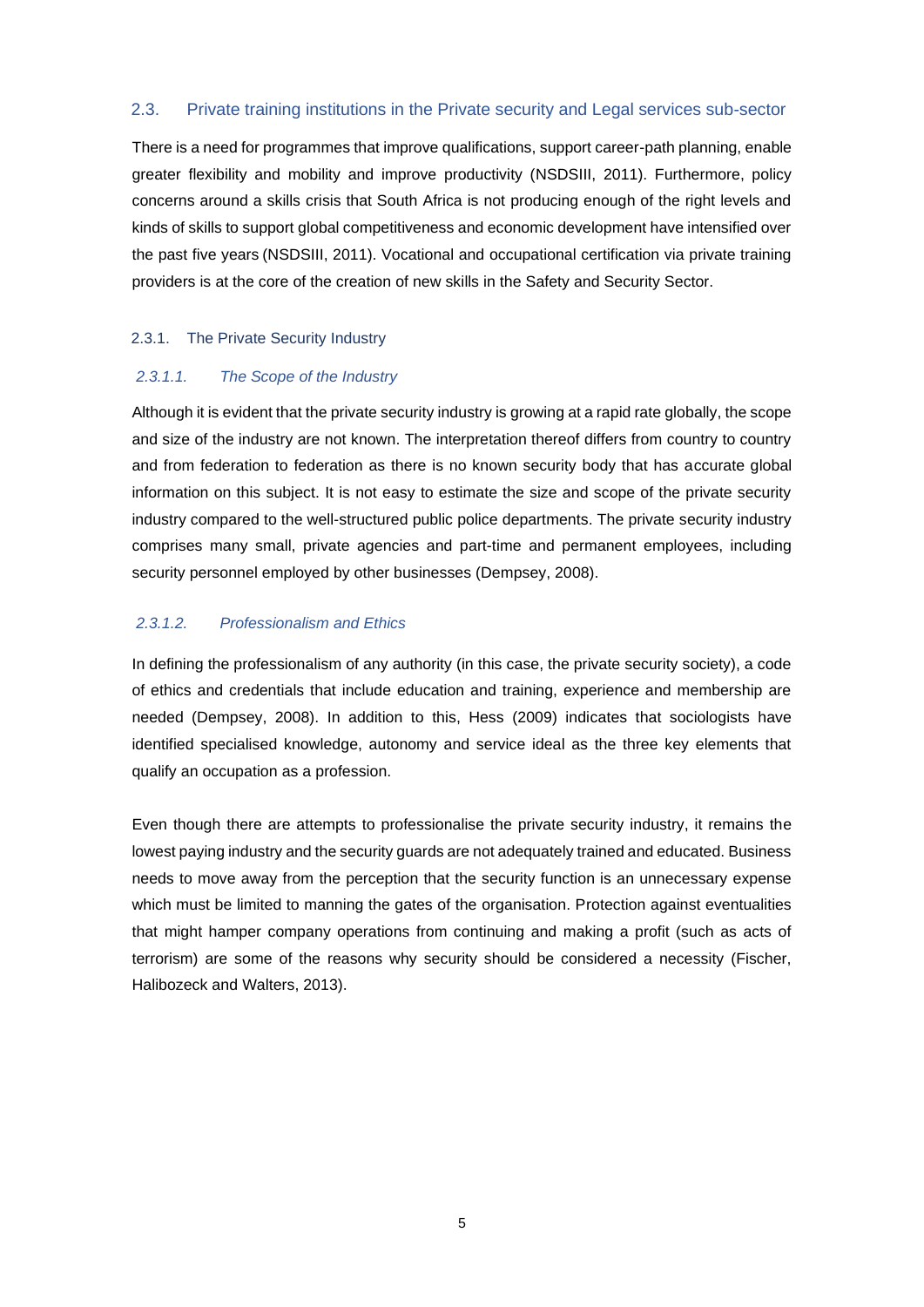### *2.3.1.3. Private Security Industry training challenges*

The following challenges are applicable:

### • *Vocational training, social relations, working conditions and salaries.*

Companies must ensure that their security personnel have at least passed the basic training required by national regulations or standards. Specialised training (the use of firearms) should be provided as required by national regulations or standards, and ongoing training must be provided with the aim of updating professional skills and promoting career development (Button, 2017).

Salaries and working conditions are other important aspects as they constitute a very important component of the development of companies. In order to continue making this occupation as professional as possible, the stability and well-being of security personnel as well as the quality of service provided are of critical importance (Button, 2017). This makes it necessary to define and improve working conditions through consultation and negotiation at company and national levels.

# • *The organisation of work, and the implementation of and follow up on the code of conduct.*

There must be a balance of work and implementation of skills acquired during training, job security and quality of life on the one hand and the requests and needs of the client on the other hand. Security companies should seek to find the best solution while meeting and satisfying their clients' needs. They should not forget to improve the well-being of their security personnel (Button, 2017). All social partners such as other security companies, security personnel, trade unions, clients and national authority must play their part in the implementation of these principles.

# *2.3.1.4. Private Training Institutions*

The lack of proper standards, training and educational preparedness resulted in the shortage of skilled and flexible security officers. Nemeth (2012:23) states that as a result of this deficiency, problems such as unnecessary use of force, illegal search and seizure techniques, misuse of weaponry, unlawful arrests and the proliferation of lawsuits are experienced. Most top managers, whether contract or in-house security, are unwilling to dedicate time and money on training security personnel because of the high turnover rate. Untrained security personnel may be a direct threat to themselves, the company and the client (Hess, 2009:51).

# *2.3.1.5. Basic Education*

According to Fischer *et al.* (2008:105), the development and training of security personnel must be a continuous concern of management. The lack of adequate training and poor salaries is a criticism levelled against the industry, both from within and outside. The amount of training in the private security industry differs from country to country, by function and the security component in question. It will be very difficult to come up with uniform and universal training standards for all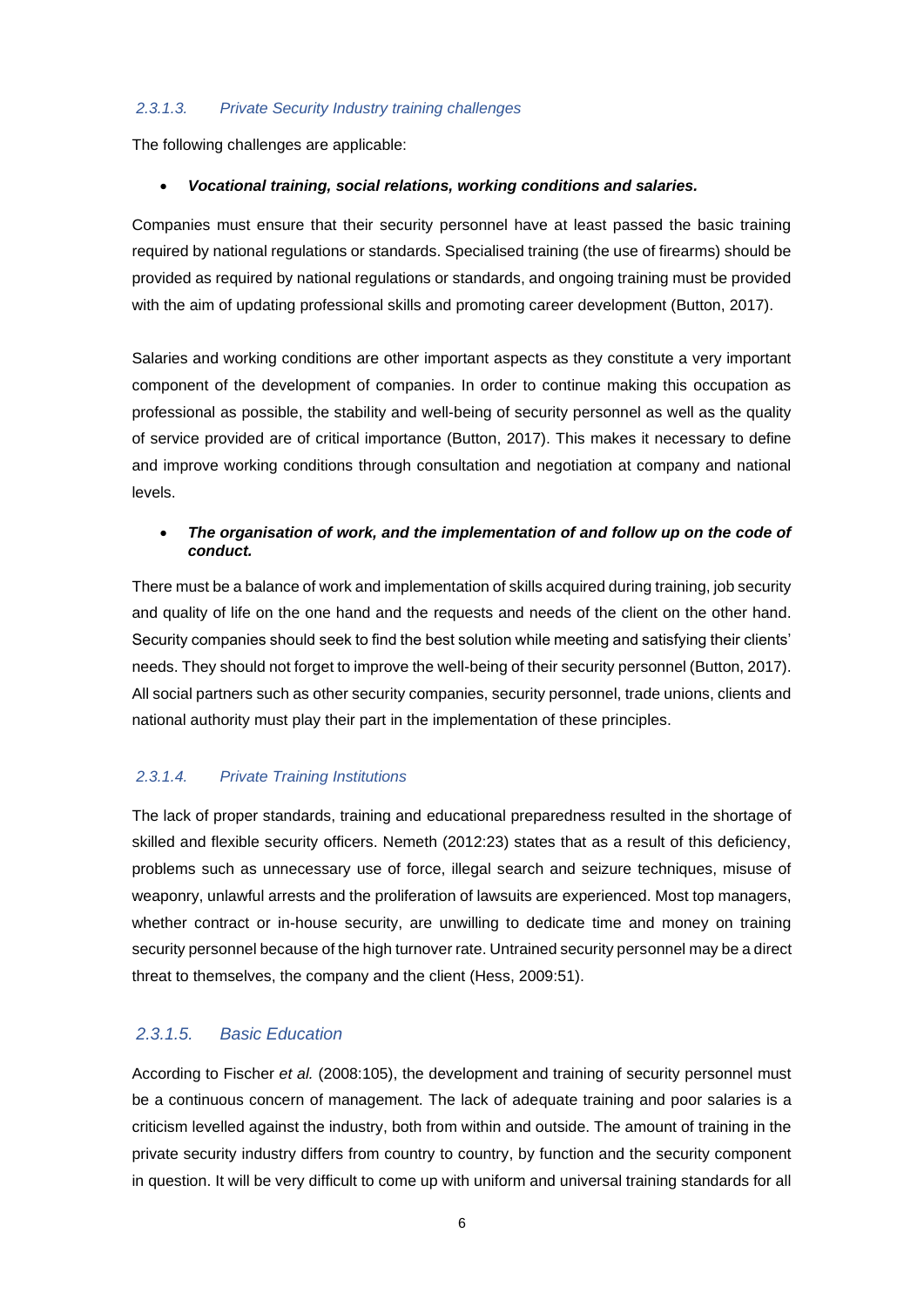security guards. For example, training requirements are higher for armed guards because their employers are legally responsible for any use of force so they must receive formal training in areas such as weapons retention and laws covering the use of force. Most employers give newly employed security guards on-site instructions and on-the-job training before they start to work (Dempsey, 2010).

Comprehensive training for security personnel could be categorised into pre-assignment training, continuous training and specialised training. It is important to note that pre-assignment training is essential security training for the employees of the company in general as it will make them aware of the security features and actions or measures, they should take or be aware of to minimise the company's vulnerability to theft or factors that compromise security.

Hess (2009) mentions the following as pre-assignment training: access control for employees, contractors and visitors; alarm systems and their operation; communications on the use of the telephone and two-way radios; emergency procedures such as bomb and natural threats; parking control (such as the use of security permits) and traffic control; and passes such as the authorisation of property passes. Fischer *et al.* (2008:106) mention the following factors of preassignment training: company orientation and indoctrination; operation of each department and report writing, self-defence; first aid; techniques of observation and professional standards, including attitudes towards employees.

A minimum of eight hours of formal pre-assignment training is required for security personnel to know what is required of them to at least perform their duties (Fischer *et al*, 2008 and Nemeth, 2012). In addition to the above, security personnel should pass a written and/or performance examination to demonstrate knowledge on the subject matter in order to perform basic duties as expected by management (Dempsey, 2008:53).

Fischer *et al.* (2008:106) emphasise that it should not be presumed that former law enforcement officers (police) require no training. Former police also need such training as they have to develop new skills. Ongoing training is very important for security personnel as it can keep them informed of matters such as changes in company policies, updates on criminal and civil law, resignations and dismissals of employees, and technological improvements in the organisation's system.

Job descriptions are crucial in the identification of specific skills and knowledge that should be improved (Hess, 2009:52). In addition to their usefulness as a tool of identifying the required training, job descriptions are also helpful in identifying aspects such as experience, equipment needed, physical requirements, list of activities performed, and the security function's relationship with other departments' jobs (Hess & Wrobleski, 1988:363). Hess (2009:52) states that a training identified by job description should not be classroom-oriented training like the pre-assignment training but should be individualised and job related.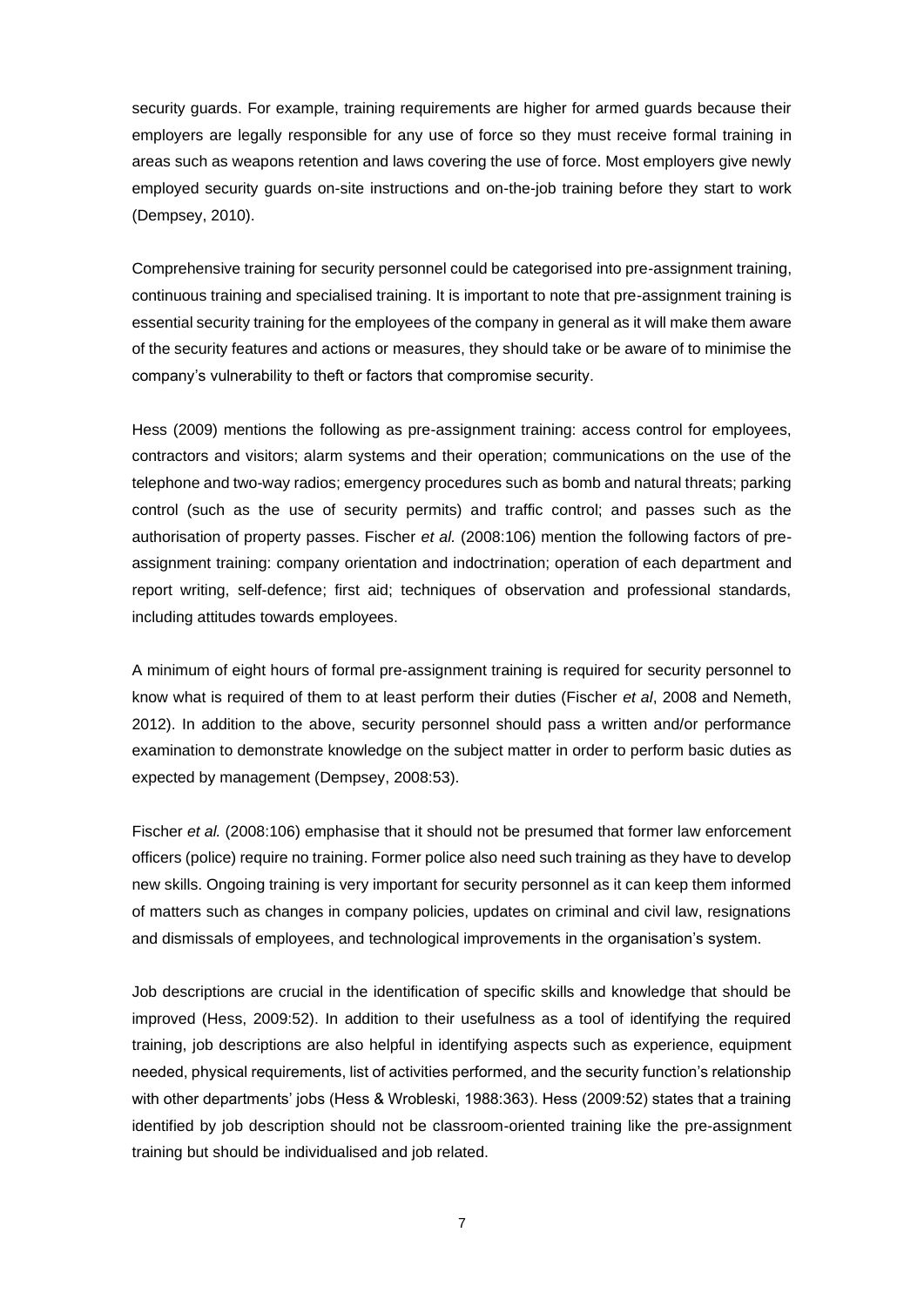The evaluation of the results and the effectiveness of such training should be determined by the job performance and not by the test performance. According to Nemeth (2012:53) and Fischer *et al.* (2008:106), security personnel should complete 32 hours of basic training, a minimum of four hours of which should be on classroom instruction and up to 16 hours may be dedicated to supervise on-the-job training. The merits of training will be reflected in the security personnel's attitude and performance, improved morale and increased incentive.

Lack of specialised training on aspects like firearm training can have consequences for both employers and employees, including injury to the self because of mishandling. Criminal and civil suits can be detrimental to the organisation's reputation and survival. To avoid situations of this nature, all armed private security personnel (whether contractor or in-house security) should successfully complete a firearms course that includes legal and policy requirements.

Alternatively, evidence of competence and proficiency prior to the assignment of a job that requires a firearm and refresher training should be attended at least once every 12 months (Hess, 2009:53). Nemeth (2012:53) states that firearm training should involve a minimum of 18 hours of target shooting; three hours on the legal and policy restraints; and three hours on the safety, care and cleaning of firearms.

In addition to Hess's refresher or ongoing training in firearms every 12 months, Nemeth (2012:54) states that the training should be at least eight hours long, with three hours dedicated to legal and policy restraints and five hours spent on the shooting range. A certificate of qualification should be issued only when the course is completed. In Europe, basic guard training is mandatory by law, with a compliance rate of 97% of the total number of security officers trained. The average number of training hours is also at 97% compliance, while there is 100% compliance on the background and criminal check (CoESS, 2011:146–147).

### <span id="page-12-0"></span>2.3.2. The Legal Services subsector

### *2.3.2.1. The Legal Profession in South Africa*

Legal Aid South Africa (LASA) is one of South Africa largest law firm. Legal Aid South Africa (LASA) is an independent statutory body established by the Legal Aid South Africa Act 39 of 2014. It aims to provide legal aid or to make legal aid available to indigent persons within its financial means (Legal Aid South Africa, 2014). Provide legal representation at State expense, as set out in the Constitution of the Republic of South Africa Act 108 of 1996 and relevant legislation giving content to the right to legal representation at State expense (The Constitution of South Africa, 1996).

Legal Aid South Africa's (LASA) role is to provide legal aid to those who cannot afford their own legal representation. This includes poor people and vulnerable groups such as women, children and the rural poor. It does this on an independent and unbiased manner with the intention of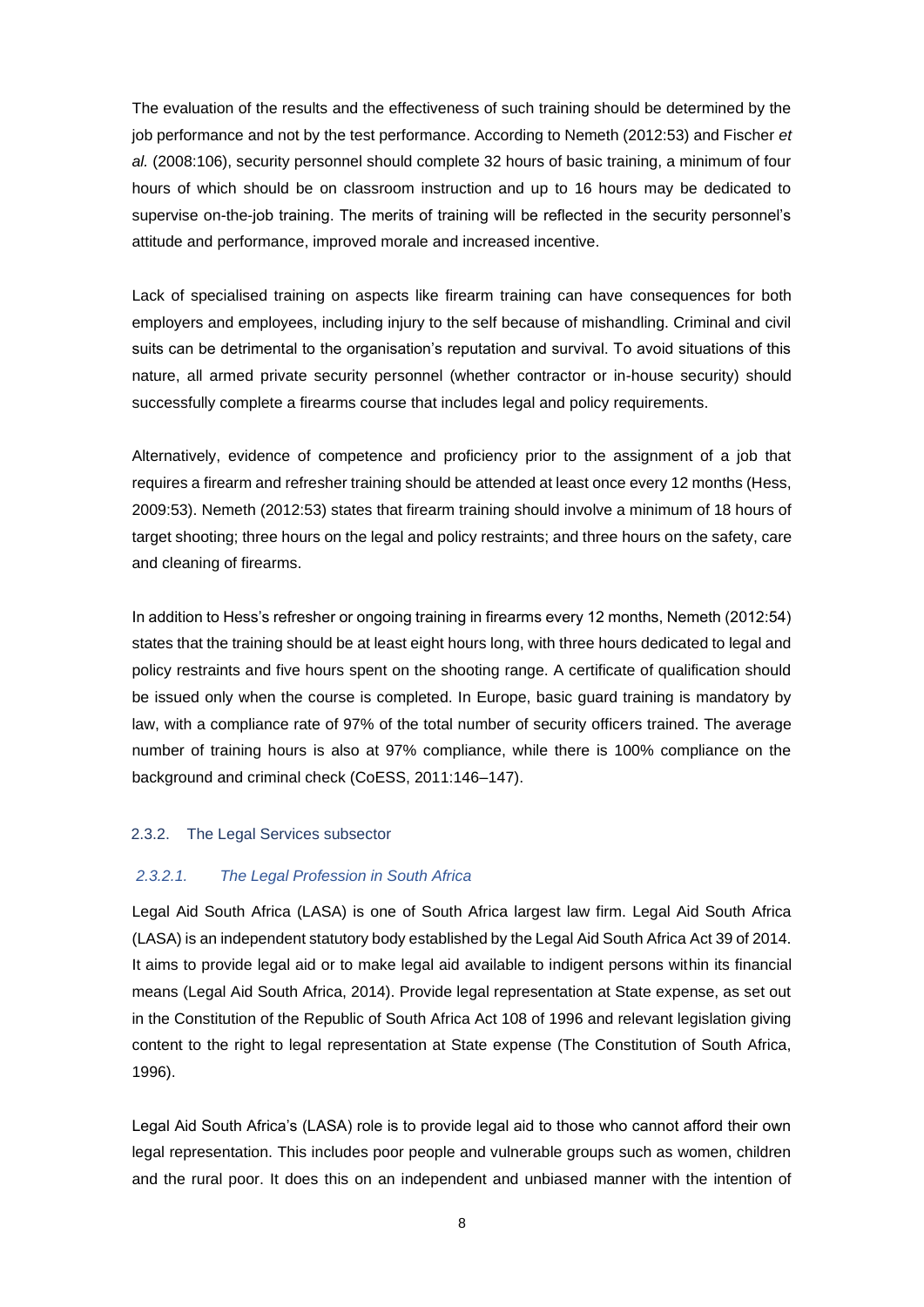enhancing justice and public confidence in the law and administration of justice (LASA, 2015). The legal Practice Act 28 of 2014 seeks to provide a legislative framework for the transformation and restructuring of the legal profession in line with constitutional imperatives so as to facilitate and enhance an independent legal profession that broadly reflects the diversity and demographics of South Africa (Legal Practice Act, 2014).

The Act aims to address the fact that the legal profession is not broadly representative of the demographics of South Africa (Legal Practice Act, 2014). In addition, the opportunities for entry into the legal profession are restricted in terms of the current legislative framework.

# *2.3.2.2. Private training within the Legal services subsector*

Paralegal training programme plays an important role in providing support services to legal and paralegal practitioners; as well as limited assistance to members of the public (SAQA, 2012). Paralegal training is provided by private training providers. This results in a greater capacity to address the growing social demand for legal services and limited legal assistance as South African democracy and seeks to protect their rights. This qualification aims to produce qualified and competent assistants to ensure that primary legal services are more accessible and affordable to the public. There is a need for programmes that improve qualifications, support career-path planning, enable greater flexibility and mobility and improve productivity (NSDP, 2030).

Furthermore, policy concerns around a skills crisis that South Africa is not producing enough of the right levels and kinds of skills to support global competitiveness and economic development have intensified over the past five years. Vocational and occupational certification via the paralegal learnership is at the core of the creation of new skills in the Safety and Security. Consequently, this warrants the need to assess the impact of the paralegal Learnership in the sector over the past three years.

# *2.3.2.3. Entry Requirements:*

Learners who qualify to enrol for this qualification should have the following (SAQA):

- Communicate at NQF level 4
- Numeracy skills at NQF level 4
- Computer skills at NQF level 3

The roles of a paralegal are as follows:

- Give legal and general advice to people on the law and their rights
- Refer people to attorneys where it is clear an attorney is necessary
- Assist people with legal procedures such as court cases
- Conduct workshops to educate people about their rights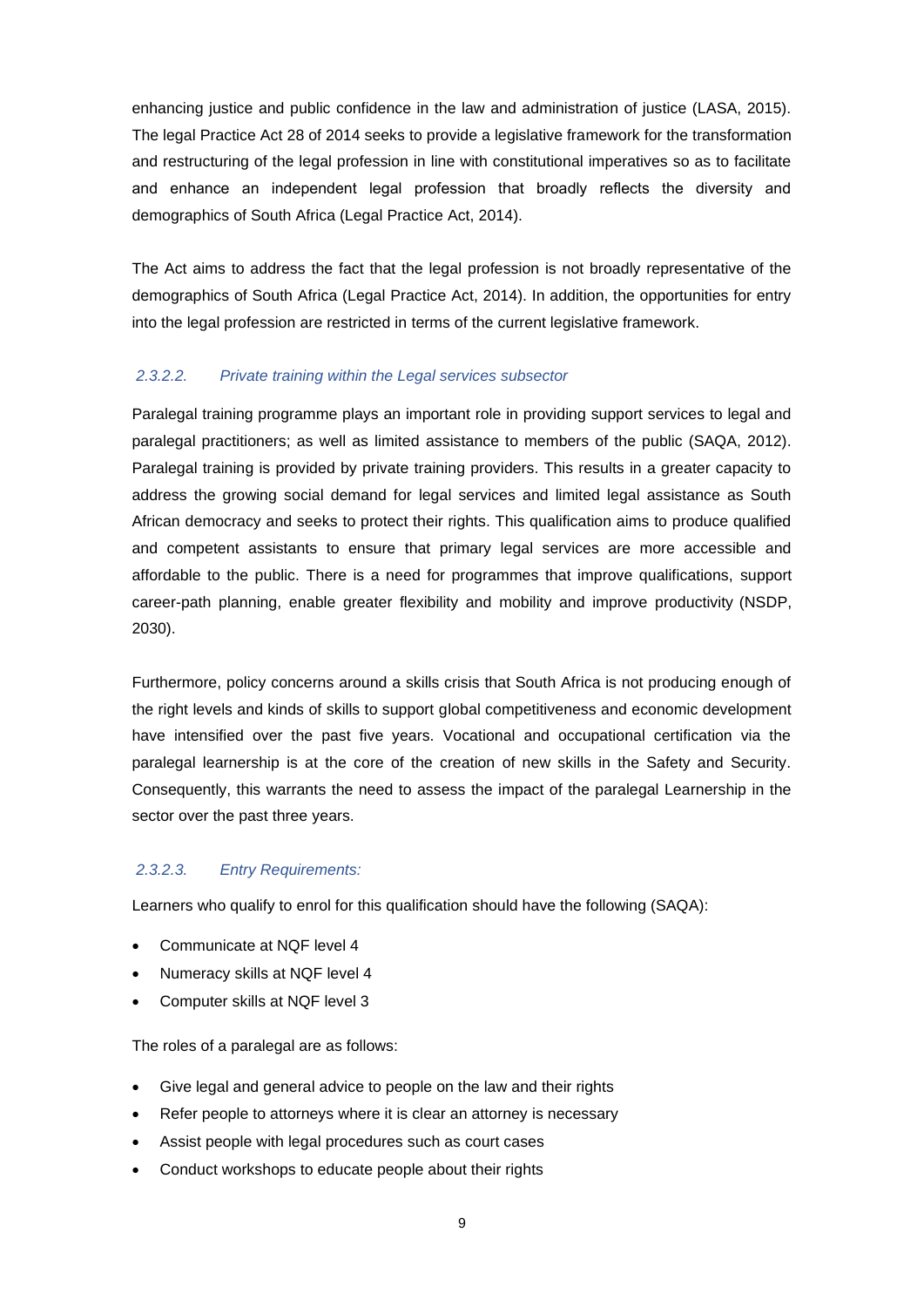The acts as mediators between community members and attorneys which includes taking statements, interpreting and follow-up with cases.

Skills required by paralegals:

- Communication skills: essential when interviewing clients, taking statements, writing reports, monitoring skills, referrals and listening to clients.
- Administrative skills: this consists of filing, bookkeeping, arranging and holding meetings, writing minutes and time management.
- Development skills: these are skills that contribute in empowering communities. This includes conflicts resolution skills, facilitation skills (community & training) and managing community projects.

Expected outcomes for qualified paralegal graduates (SAQA):

- Utilise South African legal knowledge and understanding in problem solving
- Able to use technology to conduct legal research
- Communicate with internal and external clients in the legal workplace.
- Guide and refer clients in a paralegal context.
- Able to work individually and in a team in solving problems in a paralegal context
- Offer administrative and organisational support in the workplace.
- Being professional and applying ethical conduct when dealing with clients.

The paralegal training programme seeks to produce qualified and competent individuals by equipping them with legal, administrative and social knowledge and skills to provide legal services (SASSETA). Paralegals are usually employed law firms, corporation, governmental agency or other organisations that delegated legal work for which a lawyer is responsible for (Leach, 2018).

They may function as legal assistants to legal practitioners, for example, conveyancing paralegals or legal aid paralegals, or independent from legal practitioners, such as debt counsellors and community-based paralegals (Leach, 2018).Furthermore, Paralegals who work in prisons can either train prisoners individually in preparing bail applications, or offer group workshops to inform remand prisoners about court procedures, court etiquette, and their options for gaining representation by a lawyer (Schonteich, 2012).

Paralegals work closely with lawyers where they are supervised through work experience and refer cases to lawyers if necessary (Schonteich, 2012). However, they cannot represent people in trail but are permitted to offer legal assistance to arrestees before their trails such as improving the quality of self-representation during the pre-trial phase of the criminal justice process (Leach, 2018).

# <span id="page-14-0"></span>2.4. Challenges of Private Training Institutions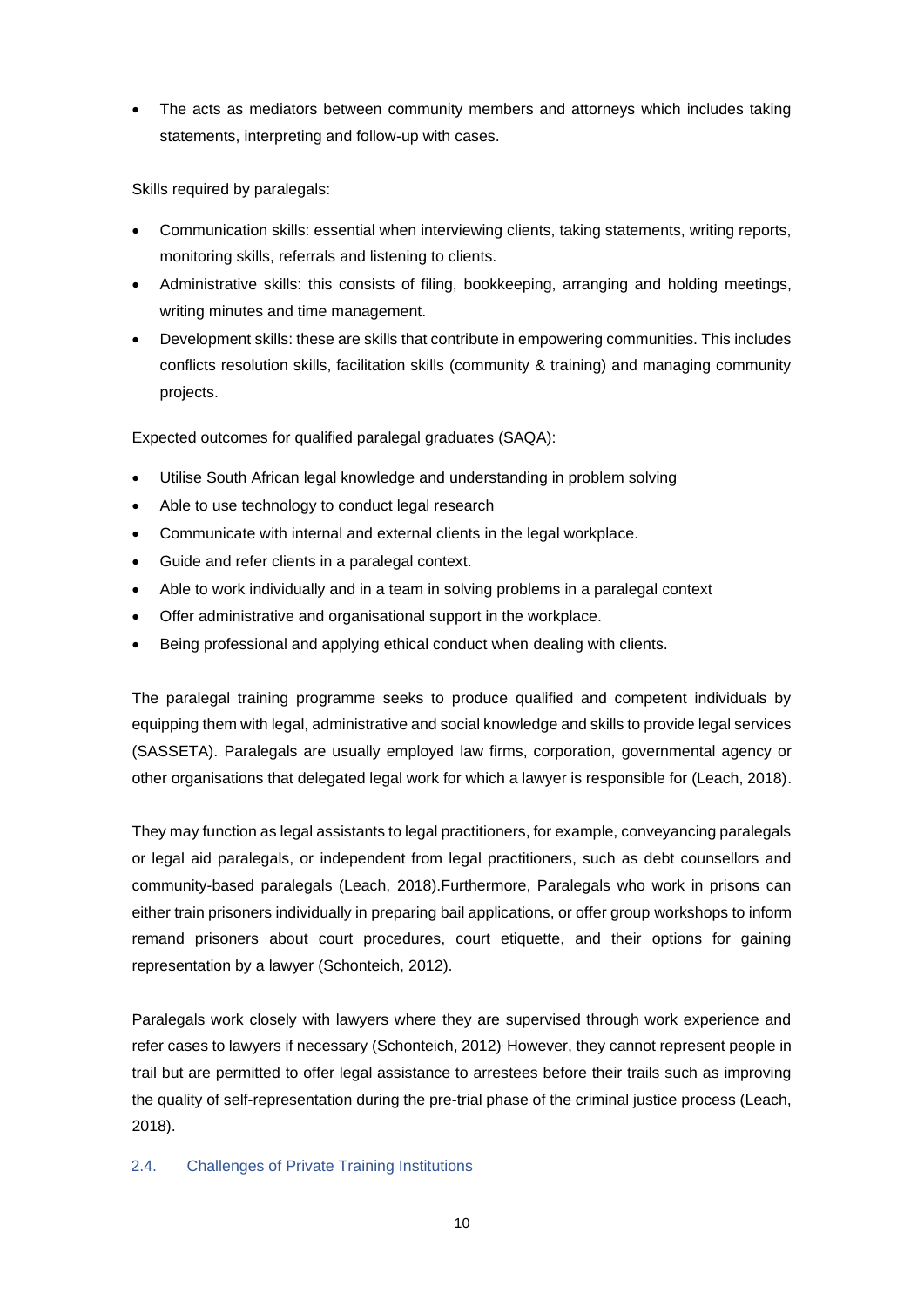The state has meagre capacity for quality assurance among private institutions. Neither the registration by the DHET nor institutional and programme accreditation by the Quality Councils is sufficient to ensure accountability by the private institutions. This is partly because of the limited scope of the activities of Quality Councils, and also because of their lack of resources to undertake such a large task. The shortage of resources results, for example, in the quality assurance of private providers mainly being a once-off process with very little, if any, ongoing monitoring done by the Quality Councils (The White Paper PSET, 2013).

Some unscrupulous private providers have utilised gaps and weaknesses in the quality assurance system to their advantage by offering what are called provider programmes. Students enrolling for these programmes are misled into believing that they are proper higher education programmes accredited on the NQF, when in fact they are not even quality assured. Similarly, some private providers, including large and apparently reputable ones, openly advertise unaccredited courses in the knowledge that the authorities do not have the capacity to deal with their transgressions.

A further challenge within the quality assurance system relates to the complexity of the existing registration and quality assurance system for private providers, and the sequencing and timing of various processes across the quality assurance bodies. The DHET must develop better communication between itself, the CHE, SAQA, Umalusi and the SETAs, as well as clearer processes for private provider registration and accreditation.

Ultimately, we will develop a simple and efficient registration, monitoring and regulatory system for dealing with private providers. The Department, in collaboration with the Quality Councils, will develop a plan to expand and improve capacity for quality assurance for private providers, including making arrangements for ensuring that the necessary resources are available. In line with the public colleges, the private FET colleges will be renamed private technical and vocational education and training (TVET) colleges (White Paper PSET, 2013).

Many private institutions have made representations (including in response to the Green Paper) for the state to provide funding either directly to the institutions or to subside their students. The DHET's position on this has been firm. While recognising and appreciating the role of private institutions, the Department believes that the public sector is the core of the education and training system. The government's main thrust, therefore, should be to direct public resources primarily to meeting national priorities and to provide for the masses of young people and adult learners through public institutions.

### <span id="page-15-0"></span>2.5. Summary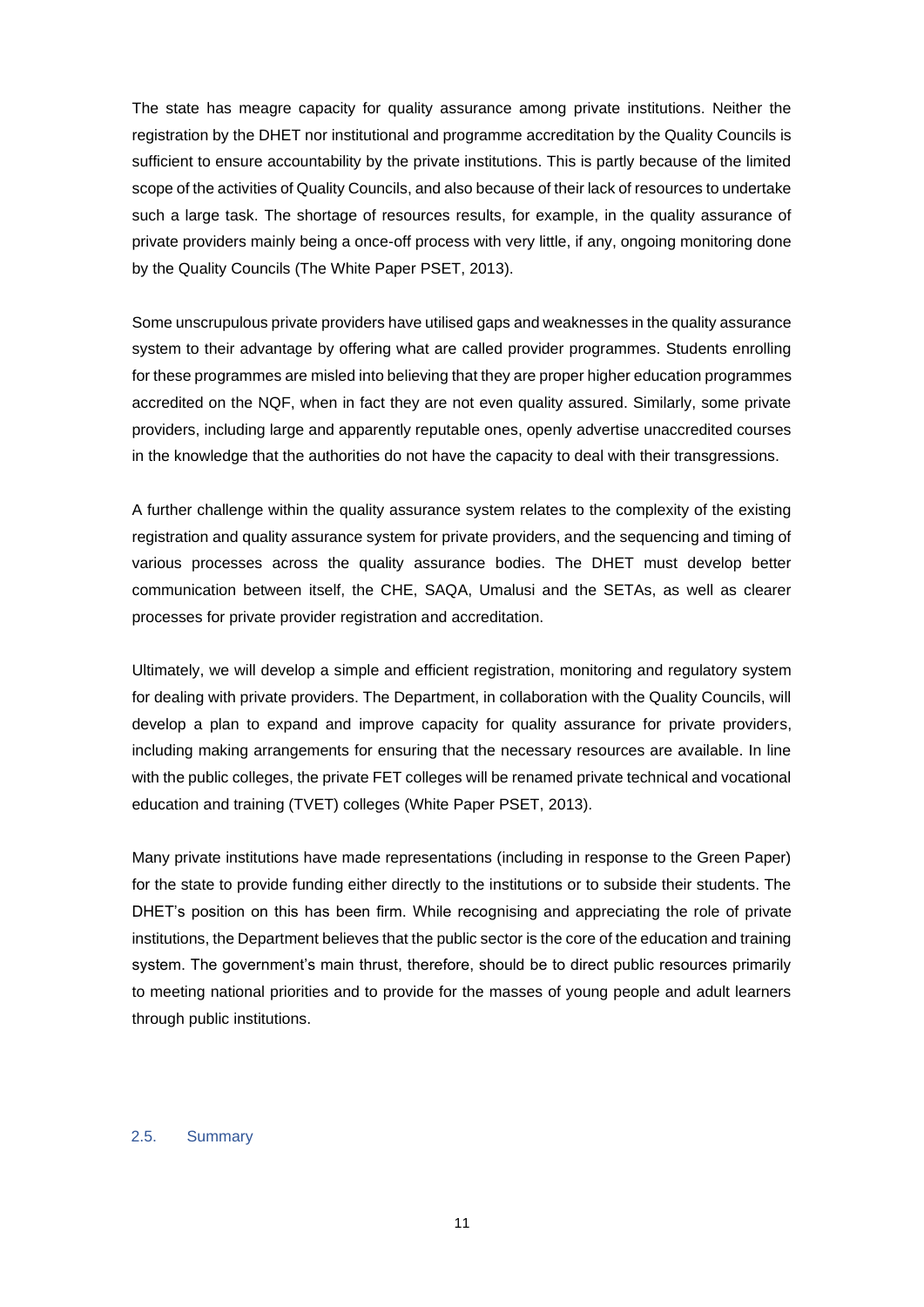Overall, Chapter two highlighted the context of the general body of scientific knowledge that was elicited by this study. The literature review thus conveyed related information that formed the foundation on which the study was based in terms of the scope of the problem under investigation, the research questions, the study objectives and the justification for this study. The following chapter provides an extensive research methodology, in terms of the scope of the problem under investigation.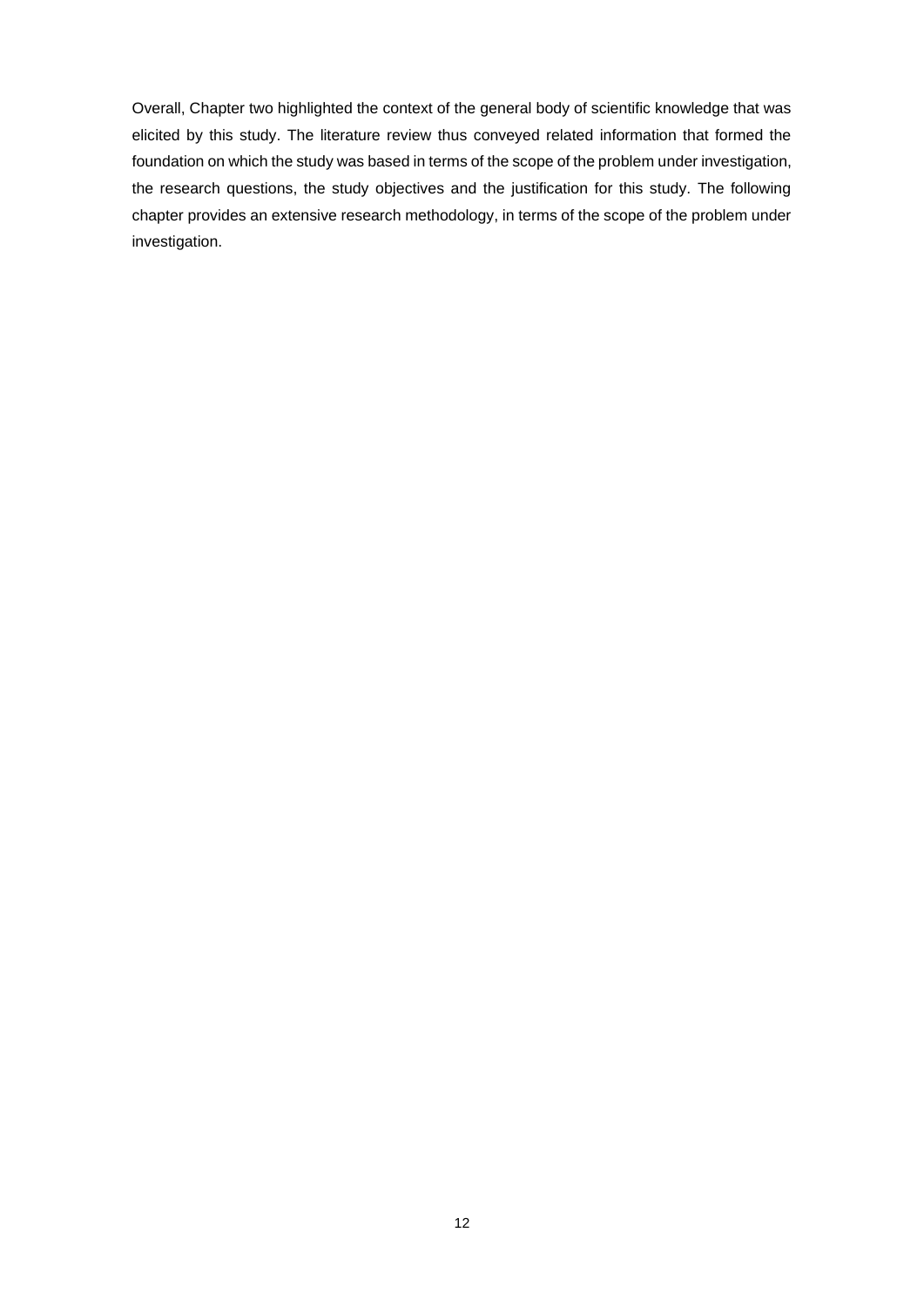### 3. CHAPTER THREE:

### RESEARCH METHODOLOGY

### <span id="page-17-2"></span><span id="page-17-1"></span><span id="page-17-0"></span>3.1. Introduction

The following chapter details the research method used in this study. The method comprises of the design, sample, data collection and data analysis techniques. The section also outlines the ethical considerations taken into cognisant throughout the study.

# <span id="page-17-3"></span>3.2. Research Design

Different research work are framed within different research designs. Research design is conceptualised by Zikmund (1998) as a plan specifying the methods and procedures for collecting data and analysing the data needed. In addition, Leedy (1997) defines a research design as a plan for a study, providing overall framework for collecting data. Moreover, MacMillan and Schumacher (2001) define it as a plan for selecting subjects, research sites, and data collection procedures to answer the research questions.

# <span id="page-17-4"></span>3.2.1. Exploratory Research Design

The study will use the exploratory research slant. Exploratory research is regarded by American Psychological Association (2019) as a study that is conducted when not much is known about a particular phenomenon. In addition, the American Psychological Association (2019) indicate that exploratory research typically seeks to identify multiple possible links between variables.

Exploratory research is important in that the results can provide significant insight into a given situation or new phenomena (Psychology WIKI, 2019). There are limited studies on private learning institutions within the Safety and Security Sector context, hence exploratory research is relevant for this study since the study is based on a relatively less researched subject in this context. Thus, an exploratory inquiry will guide the study.

# <span id="page-17-5"></span>3.3. Research Approach

Weinreich (2009) indicates that the purpose of qualitative research is to provide the researcher with the perspective of the target audience members through immersion in culture or situation and direct interaction with the people under study. This means that qualitative research involves the researchers' involvement and exploration of the participants' inner world.

In addition, qualitative research gives the researcher the opportunity to understand and view the subject matter from the lenses of the people being studied. In qualitative research, the researcher seeks to document the story, as narrated by the participants from the beginning to the end with no additions or omissions. Thus, the researcher must carefully and reliably capture the story and the worldview of the participants in a bias free manner and using the scientist rigour of qualitative research.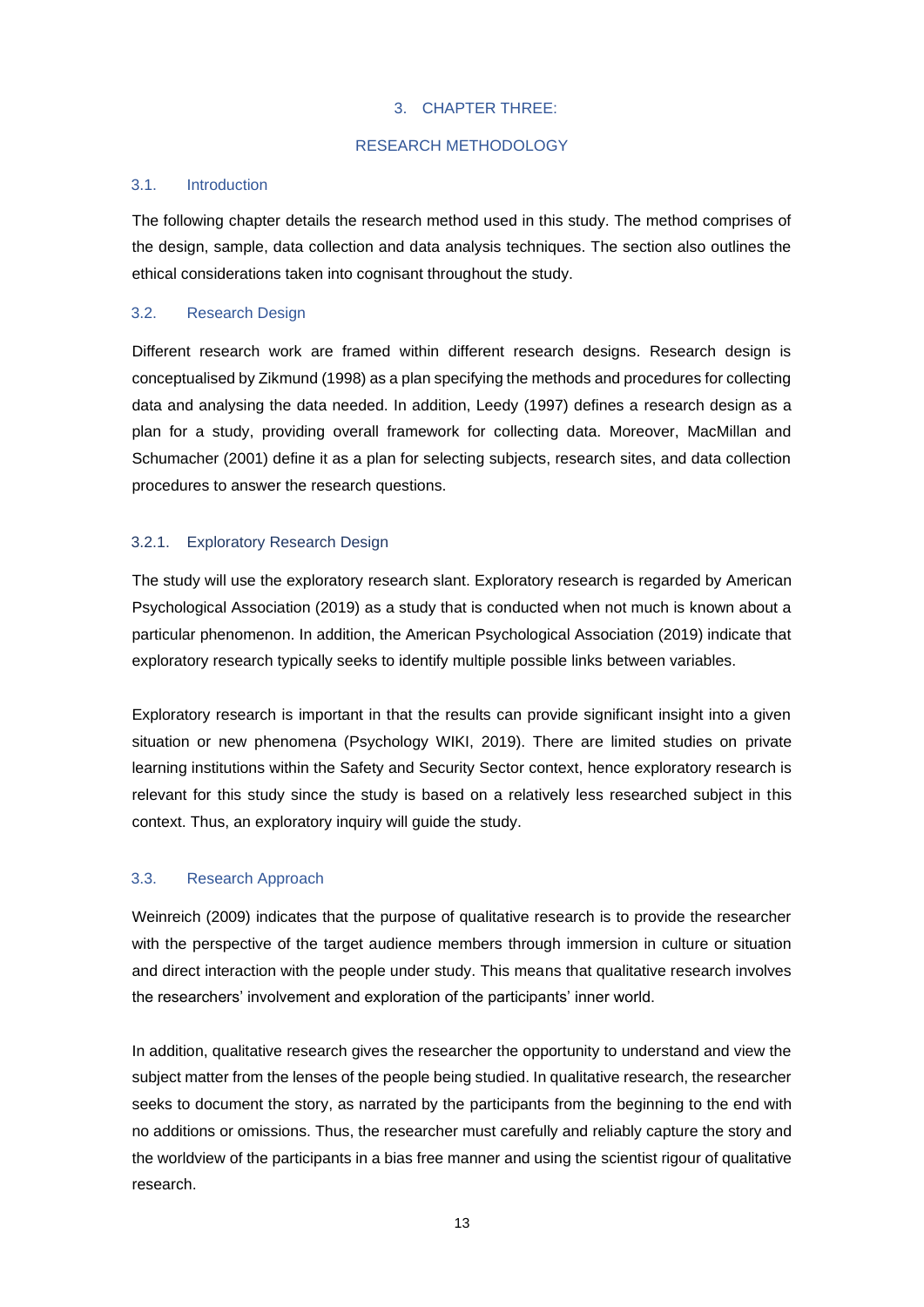The current study seeks to explore and understand the contribution of Private learning institutions, specifically in the legal and private security sub-sector. Therefore, qualitative research is appropriate for this study because it will afford the training providers the opportunity to share experiences. Hence, qualitative study will serve as an appropriate method to illicit information from the participants.

### <span id="page-18-0"></span>3.4. Study population

A population is the entire set of individual cases that the researcher seeks to study. Bless and Higson-Smith (2000, p. 85) define a population as "the set of elements that the research focuses on and to which the obtained results should be generalised". Thus, the group which is the focus of the study is regarded as the population. In the current study, the professionals that are involved in the training of and the supervision of artisans serve as the population from which a sample will be drawn. The next section outlines the sample of the study.

### <span id="page-18-1"></span>3.5. Sampling

Sampling is a defined as the process of selecting units from a population of interest in order to generalise the results to the population from which they were chosen (Web Centre for Social Research Methods, 2016). A sampling involves selecting a few cases from a population in order to draw an inference about the population. Different research studies use different research sampling methodologies. The current study used a non-probability sampling method, in particular purposive sampling. This method involves selecting cases or participants based on the qualities or knowledge they possess (Van Vuuren, 2014).

According to Van Vuuren (2014), purposive sampling is a useful approach for in-depth studies and information rich cases. Purposive sampling comprises of subtypes. However, the current study will use the subtype, expert sampling. Expert sampling involves drawing a sample from the experts in the field in which the study is conducted, it is used when the researcher seeks to understand the opinions or assess the insight of people with high degree of knowledge about the subject matter (Etikan, S, & Alkassim, 2016). Thus, expert sampling was considered an appropriate sampling method for this study since the study sought to gather insight from the participants with extensive knowledge about private learning institutions. The study consisted of twelve (12) participants: 3 from the legal services subsector and 9 from the private security subsector.

# <span id="page-18-2"></span>3.6. Method of data collection

Data were collected through telephonic semi structured interviews with training providers. Semi structured interviews were beneficial in that they afforded the researcher the opportunity to explore the discussions further and probe on open-ended questions. Semi structured interviews are important in that they give the researcher the opportunity to elaborate or follow new line of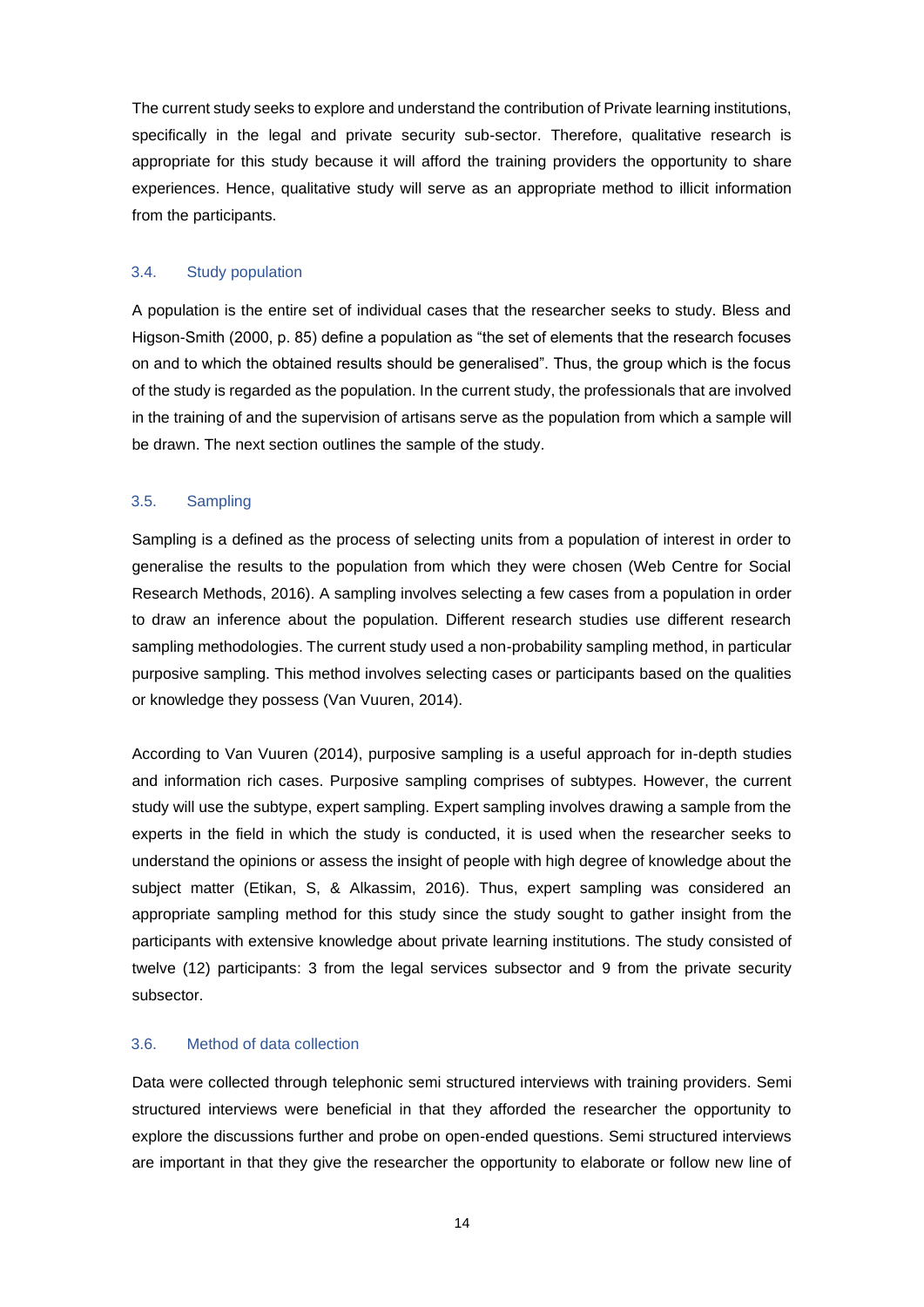inquiry introduced by participants (Barclay, 2018). In the current study, semi structured interviews gave the researcher the opportunity to provide clarity on questions that the participants had difficulty understanding. In addition, the interviews enabled the researcher to understand the specificity and the contribution of such institutions. All the interviews were tape recorded and transcribed.

### <span id="page-19-0"></span>3.7. Data analysis

Data was analysed inductively using qualitative content analysis. Qualitative content analysis encompasses the process of reading through a text, open coding and creating categories (Elo & Kyngas, 2007). In addition, Kuckartz (2019) demonstrate that qualitative content analysis follows a systematic procedure which includes reading the interview transcript intensively, building the coding frame, coding the data, analysing the data coded and presenting the results. Kuckartz (2019) also add that each stage of analysing should be linked to the research question that the study seeks to answer. Figure 2 below depicts the steps used to analyse data in this study as suggested by (Kuckartz, 2019).



*Figure 1: Steps for data analysis*

### <span id="page-19-1"></span>3.8. Limitations and challenges

When conducting research challenges and limitations are said to arise. The way the researcher mediates these challenges and limitations needs to be accurate and concise with-out compromising the validity or reliability of the study. The objectives of the study also need to be achieved concurrently. Some of the challenges experienced by the researcher were during the data collection process.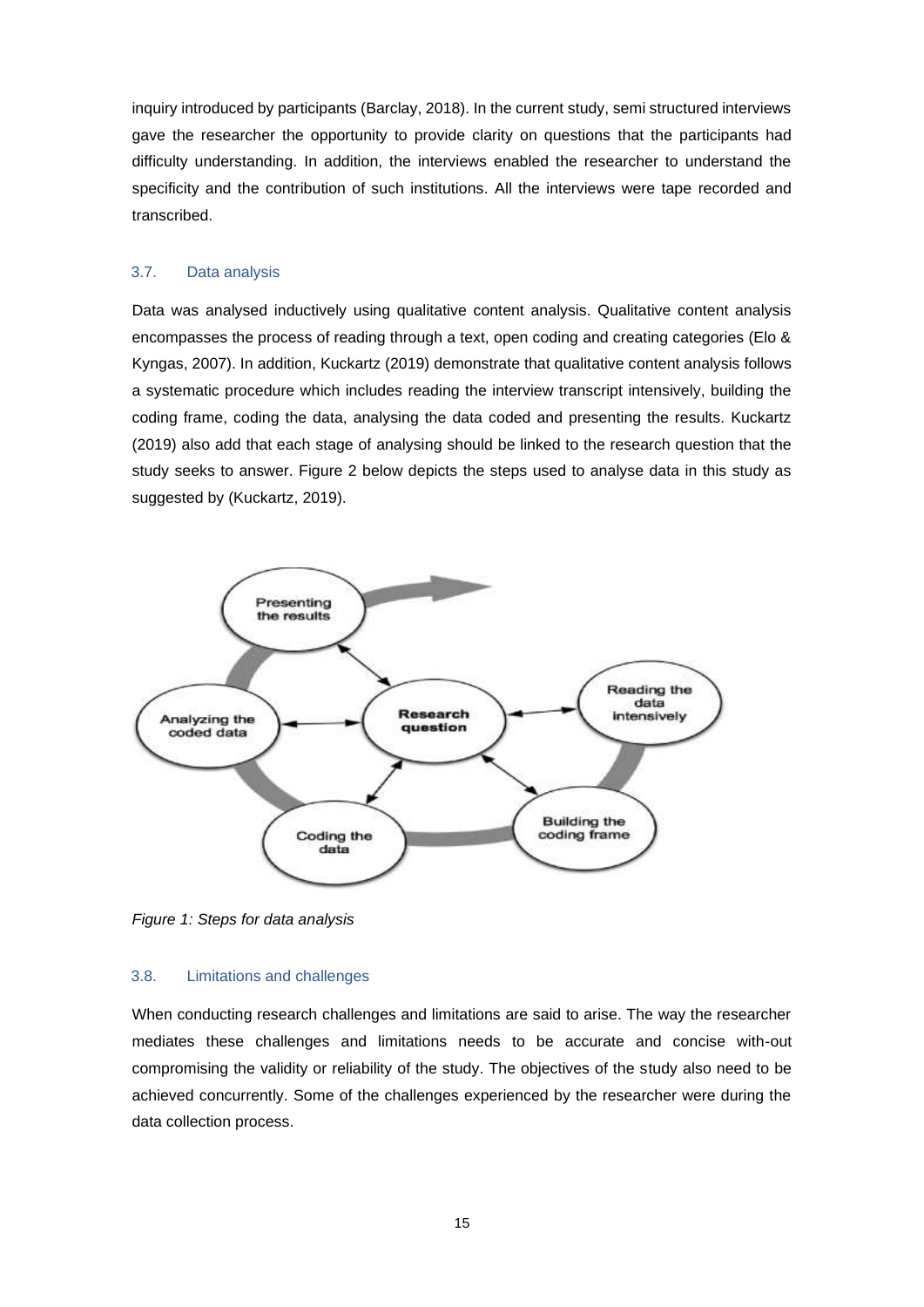The approval process was prolonged as the institutions communication with the researcher was miscommunicated. Due to the miscommunication between the various units that were entrusted to review and approve the research. Some of the potential participants showed no interest and refused to participate due to their workloads.

#### <span id="page-20-0"></span>3.9. Rigour in Qualitative research

Trustworthiness is used to ensure that the research has true value, applicability, neutrality and consistency of qualitative research. The concepts of validity and reliability can be addressed using trustworthiness in qualitative research. This study ensured trustworthiness by following the following elements that ensure trustworthiness. Methodological and data collection methods were adhered to make sure that the study follows trustworthiness. The following aspects need to be adhered to:

#### <span id="page-20-1"></span>3.9.1. Credibility

Credibility is a concept that is equivalent to internal validity, internal validity is when the researcher seeks to ensure, that the study measures or tests what intends to test. Lincoln and Guba (1985) cited in Dlamini (2017) argue that credibility is the most important element when ensuring the trustworthiness of a study.

### <span id="page-20-2"></span>3.9.2. Transferability

"External validity is concerned with the extent to which the findings of one study can be applied to other situations". Hence when ensuring validity, it is important to show that the results of a study can be applied to the greater population. This is difficult regarding qualitative research as it makes use of smaller populations. To ensure external validity in qualitative research transferability was used.

### <span id="page-20-3"></span>3.9.3. Dependability

Dependability is used to ensure reliability in a qualitative study. If the same method and techniques were used, with the same participants the results that would be obtained should be the same. Dependability may be achieved using overlapping methods.

#### <span id="page-20-4"></span>3.9.4. Confirmability

According to Dlamini (2017) "The concept of confirmability is the qualitative investigator's comparable concern to objectivity". It is difficult to ensure objectivity in qualitative research as tests, interviews and questionnaires are designed by humans therefore the intrusion of researcher bias cannot be eliminated. To regulate this the researcher needs to ensure that the findings are informed by the views and opinions of the participants and not the preferences of the researcher. Hence triangulation is important in promoting confirmability.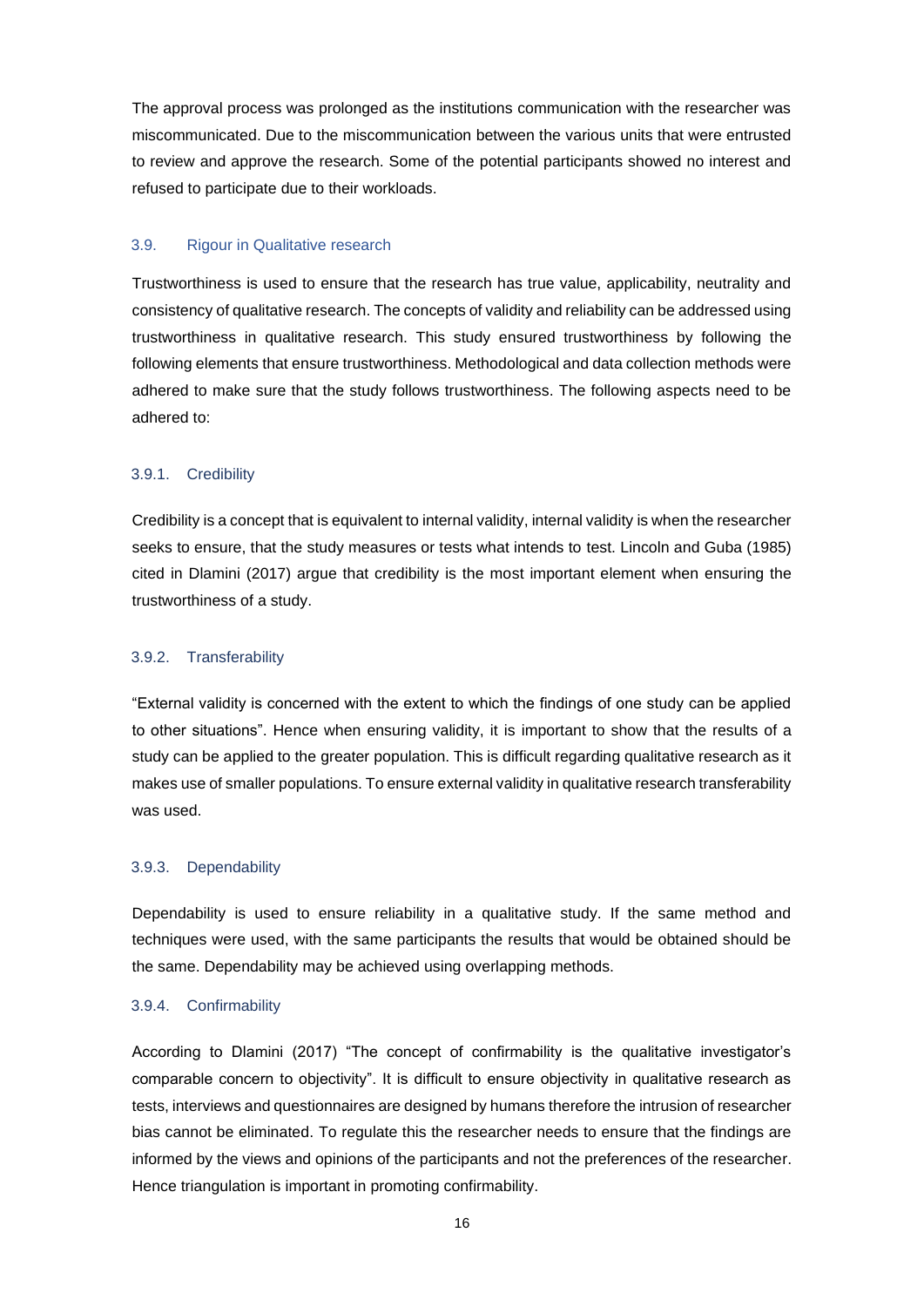### <span id="page-21-0"></span>3.10. Informed Consent

After research is approved by all the necessary bodies it is essential that the researcher acquires the informed consent of the participants. According to Bless (2006) "informed consent provides participants with sufficiently detailed information on the study so that they can make an informed, voluntary and rational decision to participate in the research". Informed consent should include the following:

- A detailed explanation for the study.
- The expected duration of the study.
- Procedures to be followed by the researcher.
- The right of the participants to withdraw at any time, and
- Whom to contact for further information.

Confidentiality and anonymity of participants was assured by informing the participants that information that they had provided during the interviews could not be traced back to the. This was insured using Pseudonyms instead of their original names in the presentation and discussion of data report. Participants were assured that audio recording would be stored safely for a period of five years then destroyed.

### <span id="page-21-1"></span>3.11. Ethical considerations

Research ethics are a diverse set of values, norms and institutional regulations, that constitute and regulate scientific activity, these ethics can be used to conduct good research practices. Hence, it is important for any research project to undergo ethical evaluation. This is to ensure that the research meets good ethical standards, these standards are mediated to ensure that the researcher is able to balance "supporting freedom of scientific enquiry" or the "protection of welfare of participants".

To maintain ethical standards all participants will remain anonymous and will be free to express their opinion to the best of their ability. The data collected from participants will be kept in a safe environment, thereafter destroyed.

### <span id="page-21-2"></span>3.12. Summary

An overview of the methodology that was employed in this study was provided in this chapter. The research approach was extensively discussed by the chapter. It further provided a detailed overview of ethical considerations and the limitations of the study. Despite the relatively small sample size in this research, the study still serves as a beacon of hope in understanding Private learning institutions in the Safety and Security Sector. The study cannot be generalized onto the larger population of South Africa, but it could serve as a point of departure in addressing the use of innovative measures and strategies to improve and develop private learning institutions. The next chapter will present and discuss the findings of this research project.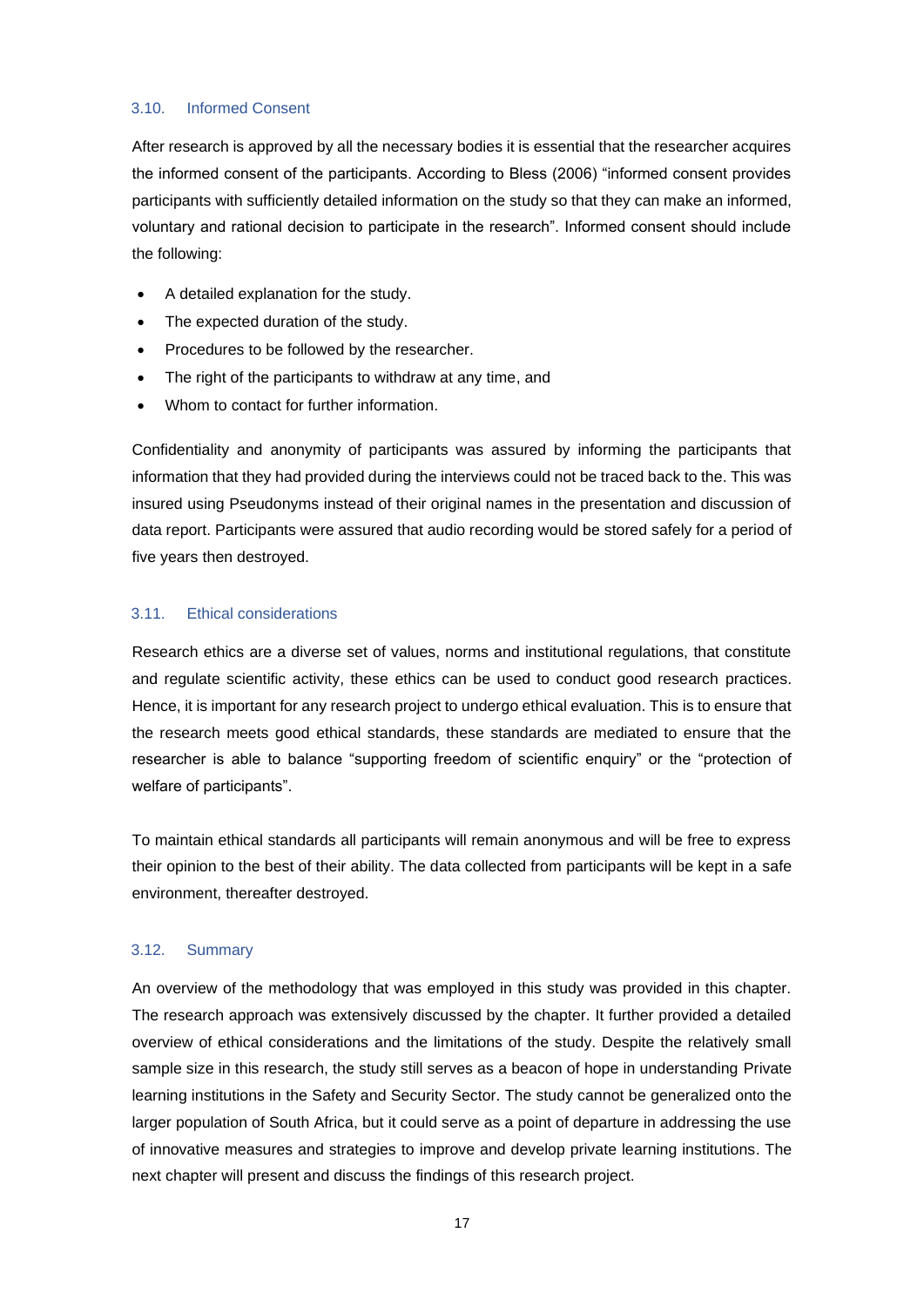### 4. CHAPTER FOUR:

### PRESENTATION AND DISCUSSION OF THE FINDINGS

#### <span id="page-22-2"></span><span id="page-22-1"></span><span id="page-22-0"></span>4.1. Introduction

This section presents the data collected by the researcher from the selected participants. The primary findings of this study were presented and analysed using a content analysis. The participants of this study are the primary source to this study, and they are composed of Training Providers from the legal services subsector and private security subsector. Twelve participant responses were analysed to explore their attitudes, experiences, views, opinions and perceptions their understanding of the role of private learning institutions. This was done with the intension of addressing the problem statement, the research questions and the aims, as well as the objectives of the study.

### <span id="page-22-3"></span>4.2. Data Analysis: Content Analysis Method

The content analysis method encompasses the process of reading through a text, open coding and creating categories (Elo & Kyngas, 2007). In addition, Kuckartz (2019) demonstrate that qualitative content analysis follows a systematic procedure which includes reading the interview transcript intensively, building the coding frame, coding the data, analysing the data coded and presenting the results. It is worth noting at this stage that responses provided by the participants may overlap in some instances. Hence, data presentation will be outlined and clustered to capture the codes identified in this study.

## <span id="page-22-4"></span>4.3. Presentation of the findings

The questions (in italics in this section) presented below were posed during the In-Depth Interviews (IDIs). The responses (italics and inverted commas in this section) and are presented as for example 'IDIP-1' (In-Depth Interview Participant-1). The selected participant responses were recorded by the researcher. Furthermore, the researcher also took notes of participant responses.

All interviews were conducted in English. Participant Responses were transcribed in English and reported here. It is important for reader that the language provided in participant responses was not edited, in the interest of the authenticity of data.

#### **Question one: Can you briefly tell me, what is your role in the institution?**

*"I am the business development and the innovation manager. I am responsible for partnerships, training and relationship with stakeholders."* IDIP-1

*"I am a skills coordinator on the campus, so I am responsible for the implementation of projects. Such as the GSO learnerships, I am also responsible for monitoring and*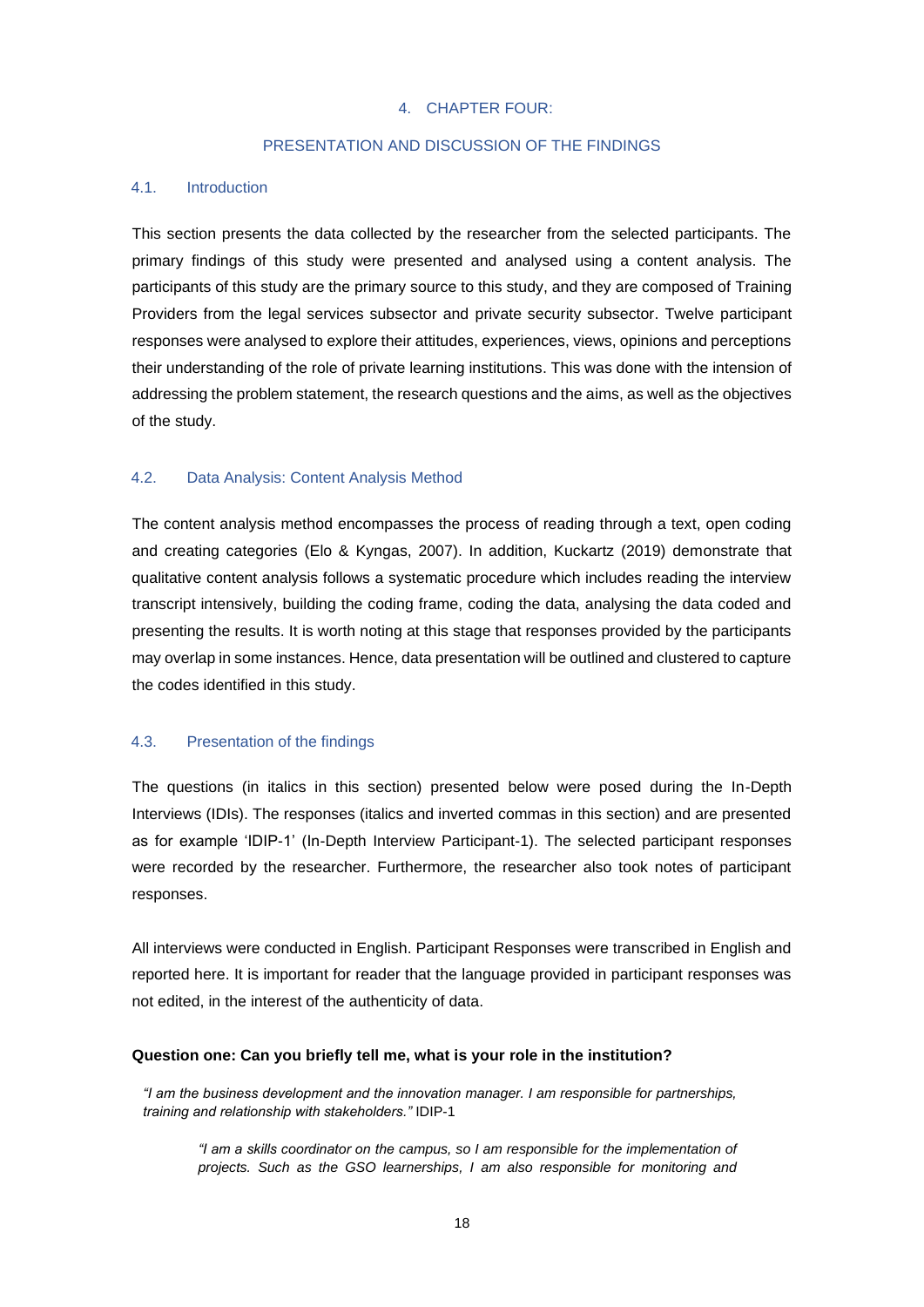*evaluating, I implement and on a regular basis I monitor learner performance and check whether they have been properly assessed. I am basically the second line of authority in our skills department."* IDIP-2

# **Question two: Can you briefly outline to me your involvement with students (Legal/ Private Security?**

*"Yes, I train Paralegals. Look we get funding from different sources, government and private companies such as law firms."* IDIP-3

# **Question three: In your view, do you think the training adequately prepares the students for the work environment?**

The paralegal learnership is designed to assist learners gain work-based learning. The responses for this question were insufficient as a majority of the training providers state that their learners are unable to find employment after completing the learnership. The researcher then probed for whether the theory assisted learner preparedness and subject knowledge.

The training providers felt that the theory learnt prepares for the workplace. Of the 3 training providers interviewed only 1 provider felt that the learnership did not prepare them for the workplace. Below are the notable responses from training providers:

*"No, the content and information learnt in class was not enough for the workplace. Another thing is that they kept changing the learners from a different court to another. Which makes it difficult to teach the basics as each court had its own rules and processes" (IDIP-1)* 

*"No, at the workplace we find that learners do more administrative duties rather than the paralegal work we teach about in the classroom. A lot of things are learnt on the job." (IDIP-2)*

**Question four: The government is calling for strengthening quality assurance weakness, in particular with private learning institutions. Do you have any challenges regarding quality assurance in the institution?**

| <b>Challenges</b>                                                                               | How challenges be addressed (suggestions from participants)                                                                                                               |
|-------------------------------------------------------------------------------------------------|---------------------------------------------------------------------------------------------------------------------------------------------------------------------------|
| Stipend not paid on time                                                                        | Learn to manage and do things on time.<br>٠<br>Proper planning is advised.<br>Access the programme during implementation.<br>٠                                            |
| Inaccessibility of SASSETA staff                                                                | Improve communication with DoJ.<br>$\bullet$<br>There should be communication between SASSETA and<br>٠<br>employers about the challenges their learners experience.       |
| Mentors at the court were not aware paralegals<br>will be in court                              | Mentors should be told in advance about us coming to court.<br>$\bullet$                                                                                                  |
| Working with difficult people                                                                   | Provide training on how to deal with people.<br>٠                                                                                                                         |
| Language barrier                                                                                | Have a partner/ person who will assist who know the language<br>٠<br>spoken in the community.<br>People can use a common language like English to<br>٠<br>communicate.    |
| Doing everything at once. You can't learn if you<br>don't specialise.                           | Spend more time to learn in each department like 4 months to<br>$\bullet$<br>fully develop a skill.                                                                       |
| Staff not helpful because they were intimidated<br>by us so it was difficult to work with them. | Employees need to understand that people like us are there to<br>$\bullet$<br>learn. They must learn to accommodate other people. We are not<br>there to take their jobs. |
| No certificate was received from completing the<br>learnership.                                 | SASSETA must contact us to complete the programme to receive<br>$\bullet$<br>our certificates for 2017/18 learners.                                                       |
| Lack of resources-computers                                                                     | Ask for sponsorship from the government.<br>٠                                                                                                                             |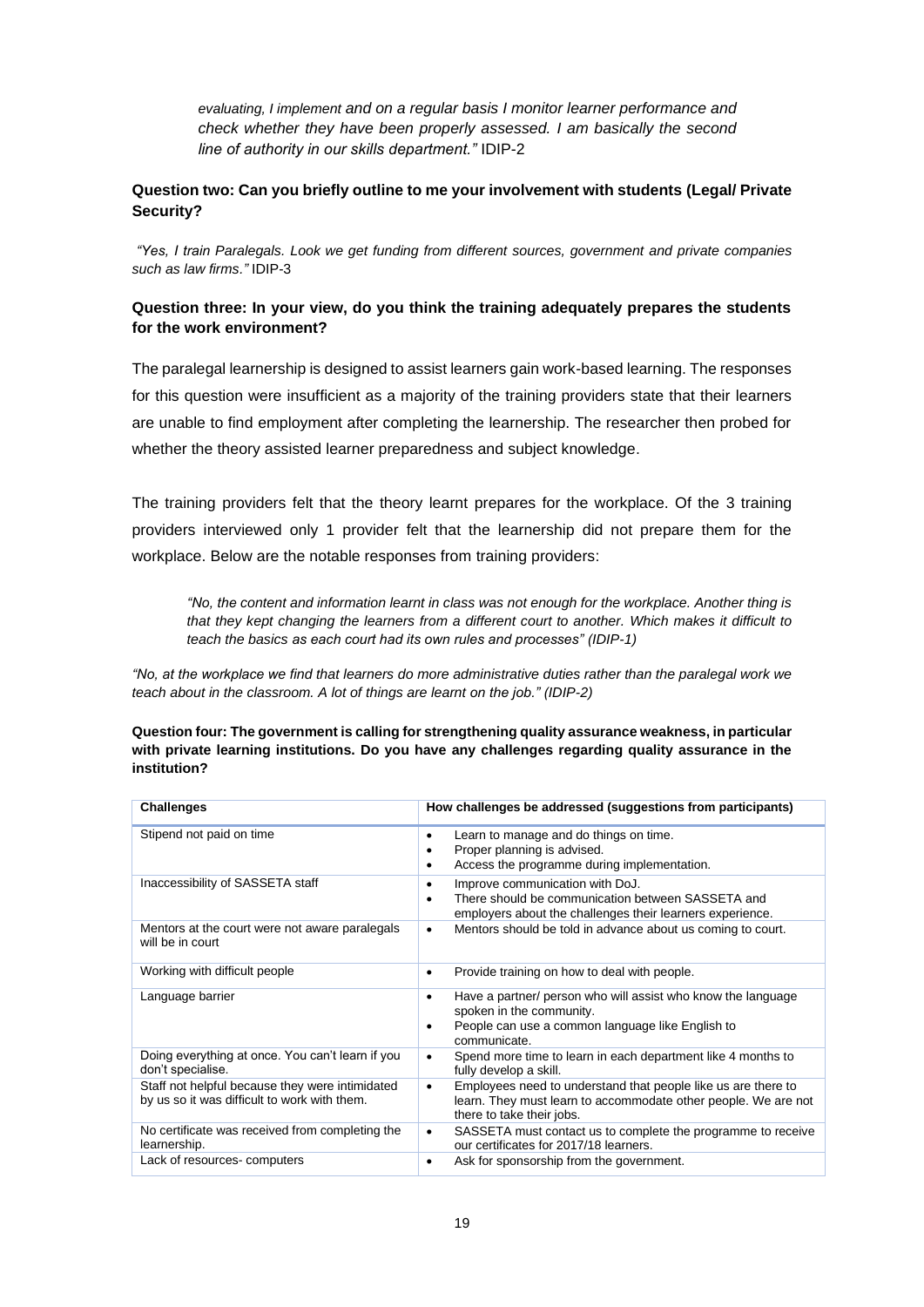### <span id="page-24-0"></span>4.4. Discussion of the findings

#### <span id="page-24-1"></span>4.4.1. Introduction

The researcher's interpretation and discussion on the data collected from the participants during the IDIs and KIIs will be presented in this section. According to Mouton (2011; cited in Dlamini, 2017: 261) "Interpretation means relating the researcher`s results and findings to existing literature and research studies and showing whether these are supported or contradicted by the interpretation". Hence, in this study data was interpreted with the aim of understanding the role of Private learning institutions in the Safety and Security Sector.

#### <span id="page-24-2"></span>4.4.2. Interpretation of themes

Five themes were identified by the researcher during the analysis of the research data. Therefore, this section discussed and interpreted the participant responses bellow.

#### *a) Lack of resources in Private Learning Institutions*

The data indicated that sufficient, adequate and relevant financial and physical resources are some of the major barriers and/or challenges with Private Learning Institutions and have a significant impact on the quality of programmes offered. The data also revealed that these institutions differ greatly in terms of purpose, size, shape and infrastructure. There seems to be a link between the diversity of the various Private learning institutions and their ability to manage the QA processes. This is usually influenced by the availability of relevant and sufficient resources. Furthermore, the study also revealed that size and infrastructure did have an impact on institutions' ability or inability to keep up with the demands of both HE and QA legislative frameworks.

The data revealed that the mainstream of PHEIs do face challenges regarding financial constraints. These usually include the small to medium PHEIs, which make up the majority of PHEIs in South Africa. Since PHEIs rely on student fees, this also poses several other challenges, especially for Stander and Herman Barriers and challenges private higher education institutions face 212 newer or smaller PHEIs.

If PHEIs cannot get their programmes accredited, they cannot register the programme with the DHET and obtain a registration certificate, or register their programmes with SAQA on the NLRD, and therefore may not market or enrol students in these programmes. Also, with the continued rise in demand for PHE in South Africa, there seems to be an overload of regulation in both QA and HE legislation, especially from the three main stakeholders in HE – the CHE, the DHET and SAQA.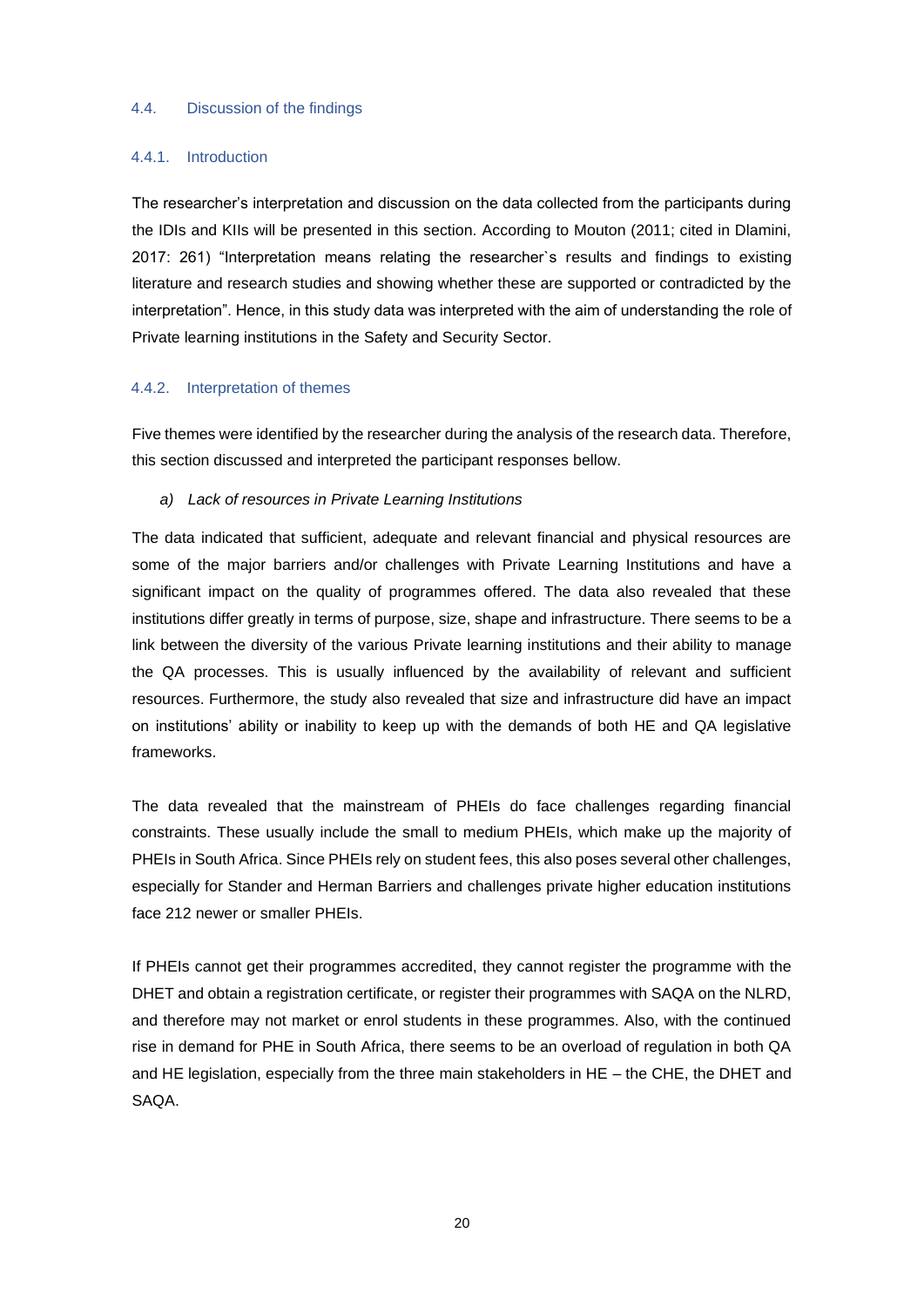### *b) Inadequate Capacity Development*

QA processes, like those of programme accreditation, are usually assessed in 'good faith' on promises from the institutions and evaluated at a particular time when the applications are submitted. In a space where resources are limited, capacity development is often problematic, and this may have a negative effect on various QA processes.

Such QA processes also often evaluate the PHEI's programmes in the light of their link to the workplace and their relevance to servicing students who might never have been able to attend a public university and obtain a degree. The data revealed that in some instances the smaller, niche (single-purposed) PHEIs appear to have become a benchmark in their industries:

*"There [are these] amazing places that offer very niche or specialist programmes ... [Those] times when you looked down at other institutions and what they offer are now also basically over. I think they all play a role"* (IDIP-11).

Such niche and specialised PHEIs often do not intend to expand to other disciplines. Institutional capacity is therefore built around the functions of offering these disciplines. For example, top quality staff and resources are acquired to gain advantage and a good rapport in the industry. However, staff are often only subject/industry specialists and do not always have sound pedagogical knowledge. So, while they might be brilliant filmmakers, chefs, economists or CEOs, they do not have the capacity to assure the quality of HE programmes. The jargon and best practices related to QA and HE are often too complex, and this complexity and various processbased challenges are some of the most common barriers for South African PHEIs.

## *c) Programme design and the programme accreditation criteria*

The concept of programme design refers to the complete design of the programme (including the curriculum). Both programme and curriculum design have been identified as separate areas of concern by this study, and a flawed programme design has been identified as one of the most common reasons for institutions not obtaining successful programme accreditation. The data further confirmed that one of the most prominent problem areas linked to programme design seemed to be the lack of deeply vested knowledge and skills of HE curriculum design and development.

*"I also think that curriculum development skills, particularly in small private provider structures, are often not available. [It is] a somewhat technical discourse in itself. They often need to subcontract those skills, perhaps while they build their own capacity around that ."* (IDIP-7).

This includes a lack of understanding of the different teaching and learning strategies linked to each mode of provisioning (or delivery), and the accurate use of ICTs in specific disciplines within the HE sphere. Mode of delivery for HE programmes seems to be another challenge. Although the DHET (according to its New Funding Framework (NFF) and the CHE recognise only contact or distance legislatively, it appears as if most institutions follow a 'blended' mode of delivery.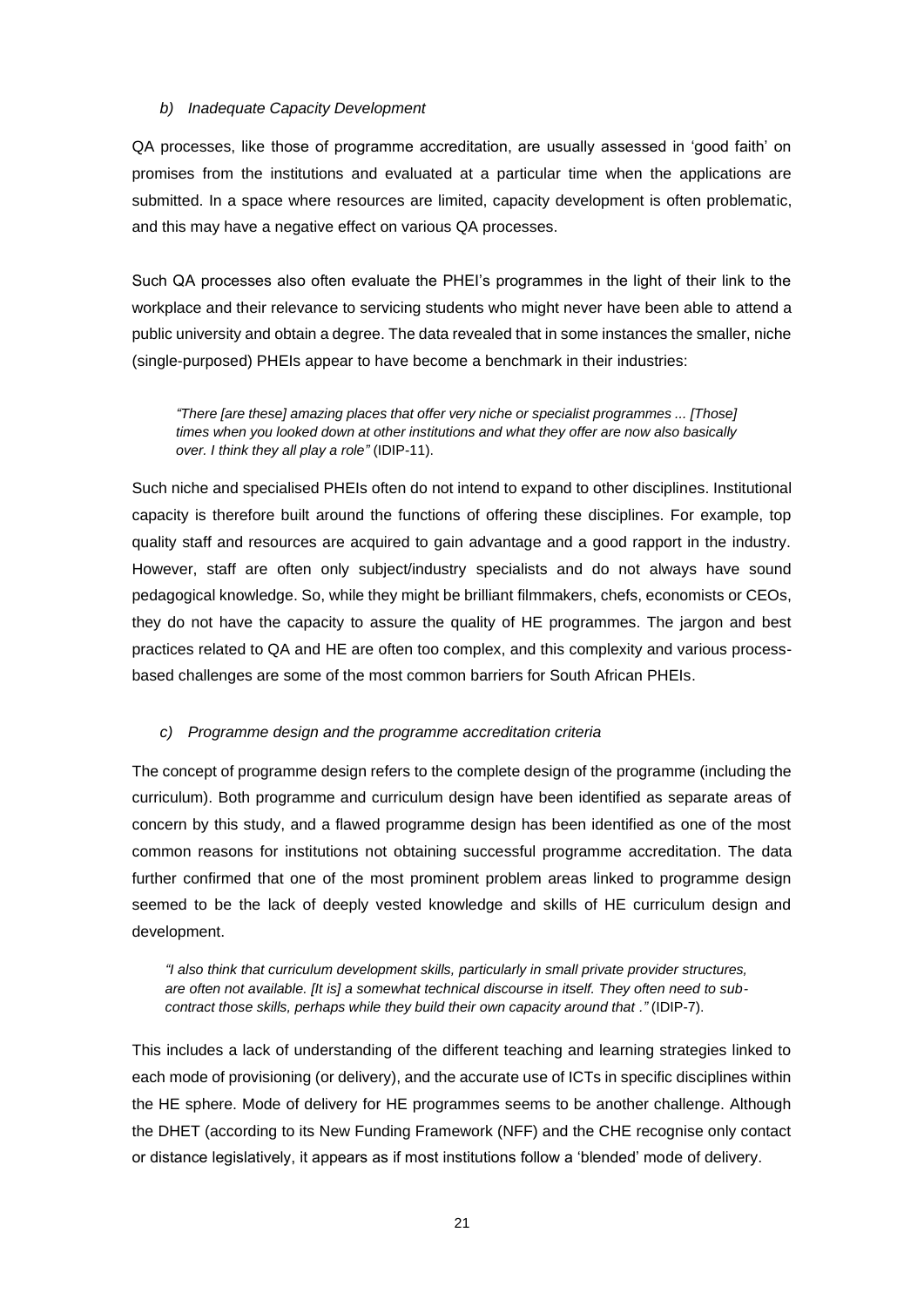### *d) Complexity of the QA processes in HE*

Generally, the complexity of the various QA processes of the CHE, DHET and SAQA has been highlighted. It was perceived that these processes are often seen as technocratic and their criteria and procedures outdated. For example, in relation to programme accreditation, several processrelated concerns and perceptions relating to resources have already been highlighted. In addition, another concern is the turnaround time of the processes linked to programme accreditation. The outcome and timing of the programme accreditation (and re-accreditation) process has a great influence on the survival or continued existence of many PHEIs.

## *e) Feeling victimised*

Generally, PHEIs also feel victimised by the entire system. Often they feel as if policies and regulation favour the public universities and that the PHE sector is over-regulated.

*"[Of] course there's far higher vigilance on the private sector than in the public sector"* (IDIP-8).

There are also different expectancies and requirements from public universities than from PHEIs, as public universities are not required to comply with all of the criteria. While the CHE and DHET have very good reason for this, two differences between the requirements for public and private HEIs are highlighted: Firstly, PHEIs often feel that the quality of their programmes is more rigorously measured and evaluated than that of public universities and that the system has uneven expectations. Public universities are exempt from criteria 3, 4, 7 and 8 in the programme accreditation process.

### <span id="page-26-0"></span>4.5. Summary

The collected data was analysed, and the findings were categorised in relation to the objectives of this study. Rich data was elicited through the open-ended IDIs, guided by the posed questions to the selected participants, drawn from the designed Interview Schedule Guide. The next chapter will present the conclusion to and the recommendations based on this study.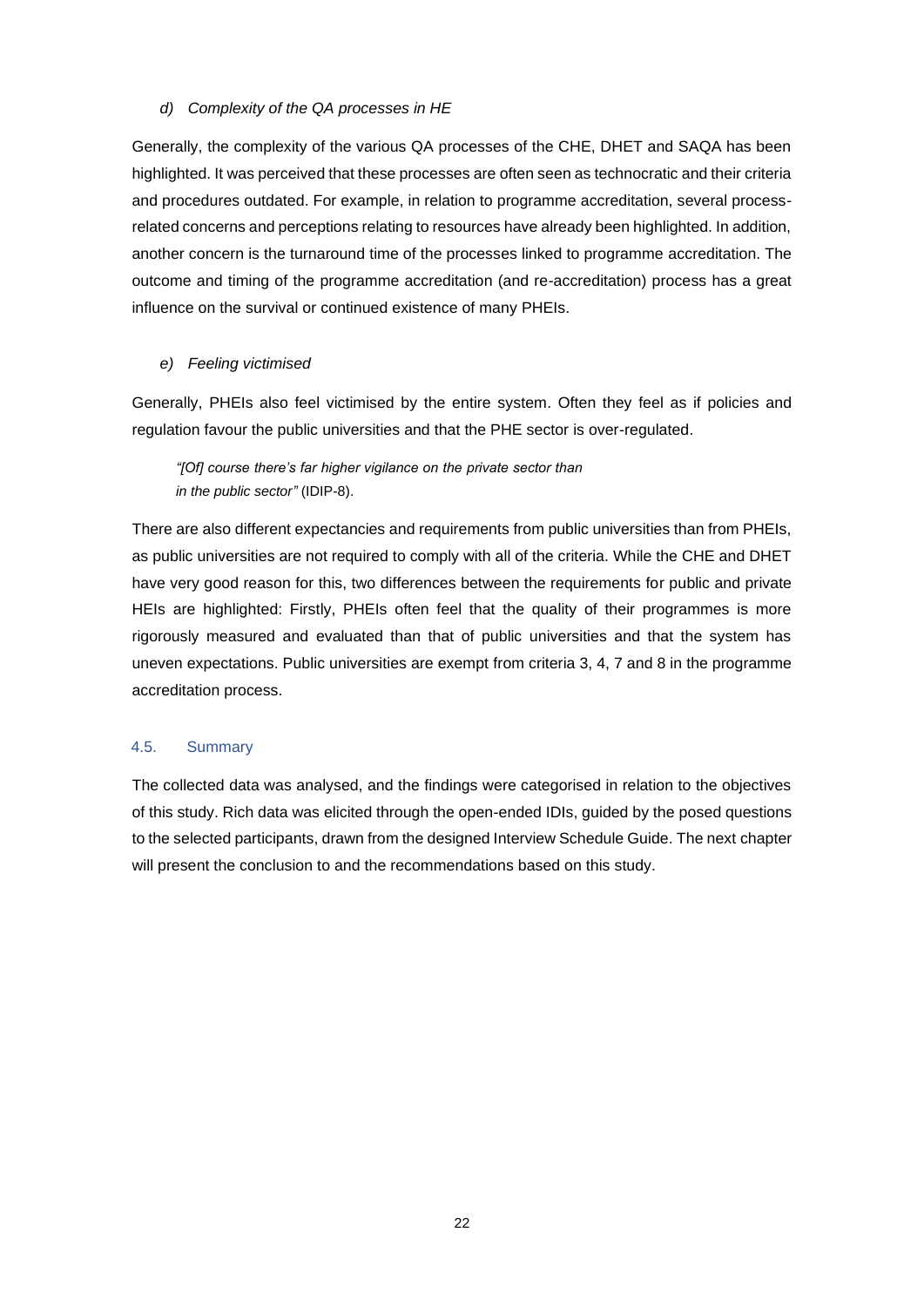### 5. CHAPTER FIVE:

### RECOMMENDATIONS CONCLUSION

# <span id="page-27-2"></span><span id="page-27-1"></span><span id="page-27-0"></span>5.1. Introduction

This section presents the recommendations and conclusion based on this study by focusing on the categorisation and verification of the study the objectives. Recommendations pertaining to the study objectives are offered. These suggestions stemmed from the findings of this study. It is suggested that cognisance be taken of these findings by the stakeholders in the Safety and Security Sector and the community at large.

#### <span id="page-27-3"></span>5.2. Recommendations

This section presents the recommendations and conclusion based on this study by focusing on the categorisation and verification of the study scope and purpose. These suggestions stemmed from the findings of this study. It is suggested that cognisance be taken of these findings by the SASSETA and stakeholders offering private institutional training in the Safety and Security Sector and the community at large.

Mentor and provide support to private training institutions. To minimise the risks of project failure; monitoring should be regular basis. This will help both SASSETA and the employers to identify and address potential risks that may hinder the objectives of the programme. The outcomes of the programme can further help identify new ways of doing things. Effective communication between SASSETA and employers. Regular communication promotes productive and operations such as quality assurance to be more effective.

The private security subsector should consider upgrading the old curriculum of PSIRA training or replace it with the GSO learnership. The responses that the researcher receives from both security company owners who facilitated the GSO learnership and the security officers who completed the learnership suggest that the GSO learnership is more efficient and effective in training security officers. It provides security officers with necessary skills needed in the industry (security officers who have GSO certificates demonstrate a high knowledge of their work) It increases employment opportunities for security owners and for security officers It has a potential of reducing illegal operation of unlicensed security companies.

# <span id="page-27-4"></span>5.3. Conclusion

Using the conceptual framework adapted from Zaki and Zaki Rashidi (2013), this study identified three categories of major barriers and challenges: resources, capacity development and programme design. All three proved to have a significant influence on the quality of the HE is provisioning within the sample selected for this study, while programme design was found to be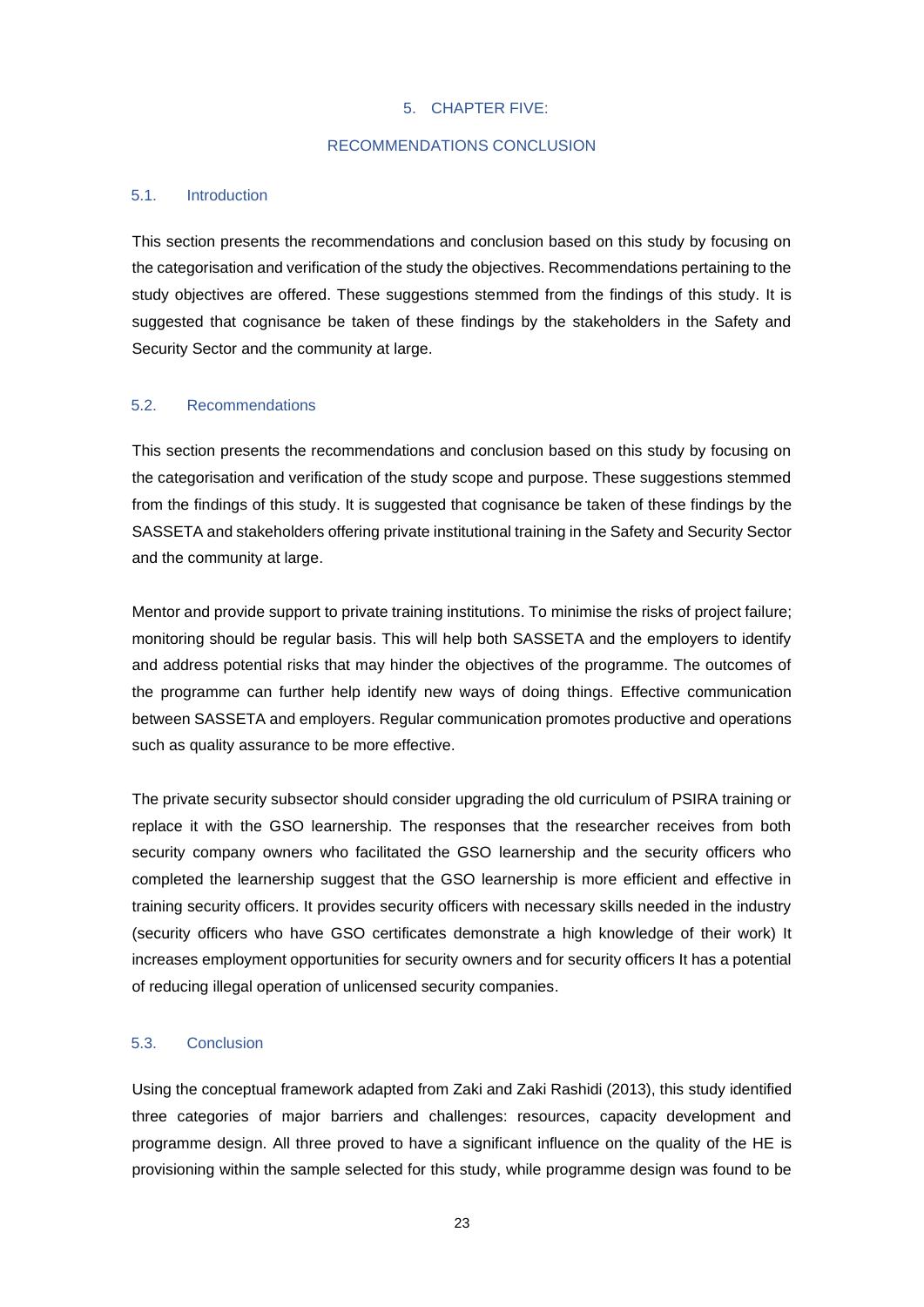slightly more important than the rest. For instance, if a PHEI does not have an accredited programme, it cannot be registered with the DHET as a PHEI. This also seems to have a significant impact on all the other parameters in this conceptual framework.

Funding in terms of PHE therefore refers mainly to self-generated funding. While the findings concluded that not all PHEIs battle with financial and physical recourses, the majority of participants from respective PHEIs lack such resources. With the exception of some religious colleges funded by donors, the larger PHEIs seem mainly driven by the profit imperative, and not by patriotism or any other higher duty (CHE 2016a; Nieuwenhuis 2016).

A lack of capacity development in the PHE sector has also been identified as another barrier. While outsourcing and the use of consultants has become the norm, the absence of sound knowledge of QA and HE legislation and practices seems evident. This study also identified programme accreditation as a form of external QA and its criteria have been discussed (CHE 2004a). The CHE expects all institutions to be responsible for their own internal QA and therefore provide evidence of their own capacity to offer quality HE offerings.

The management of internal QA therefore directly influences external QA processes. In addition, teaching and learning strategies, including subject-specific knowledge and pedagogical content knowledge, seemed problematic. With a few exceptions, programme (and curriculum) design competencies appear to be a general concern in the PHE sector. This includes sound benchmarking practices. While the management of QA in HE globally remains in flux, PHEIs in South Africa seem to battle constantly with the balance between the business imperative, the academic nature of their business and the services they provide.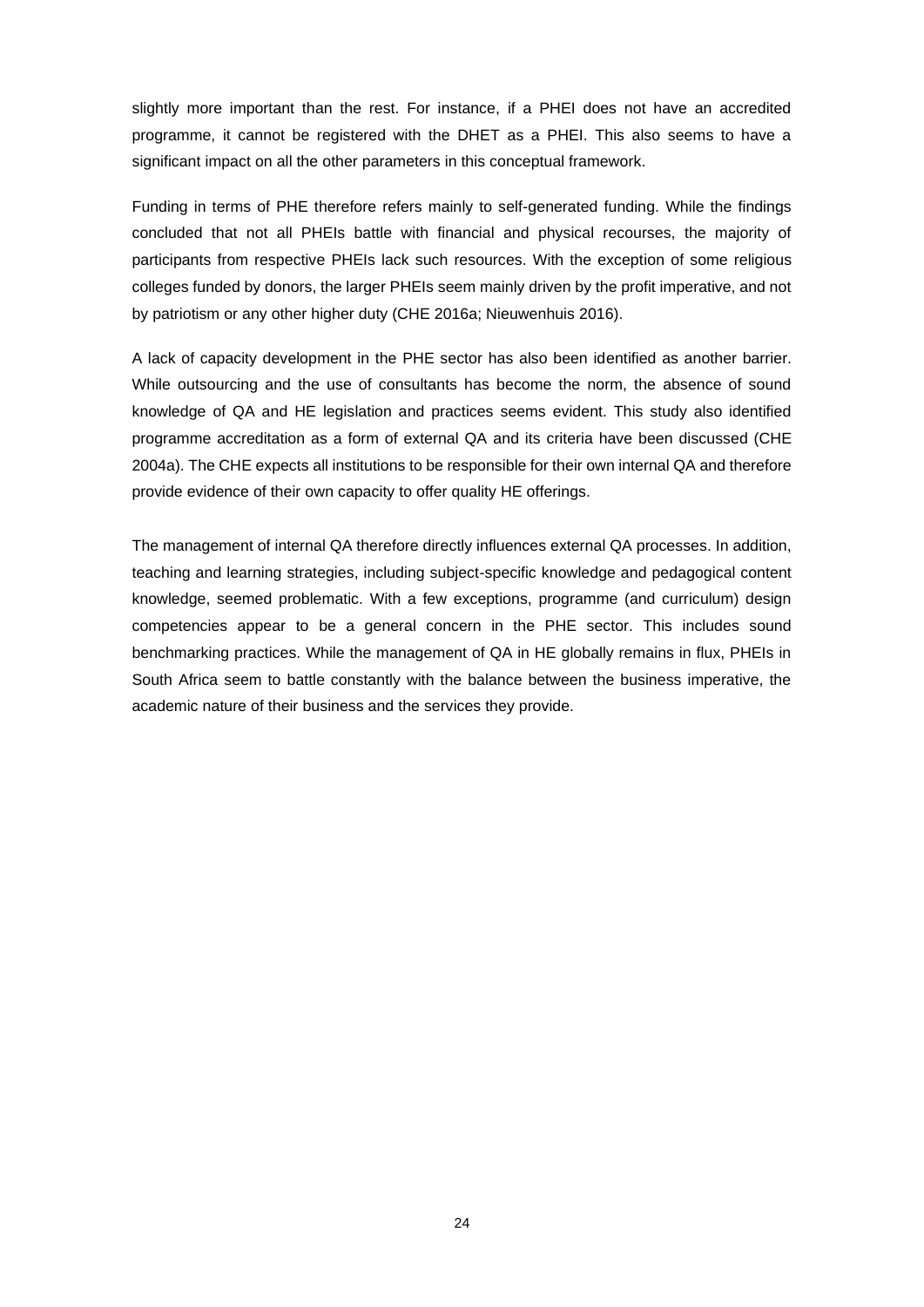#### <span id="page-29-0"></span>Reference

Council on Higher Education. 2015. Vital stats. Public higher education 2013. Pretoria: CHE.

- Council on Higher Education. 2016a. South African higher education reviewed: Two decades of democracy. Pretoria: CHE.
- Council on Higher Education. 2016b. Policies on the recognition of prior learning, credit accumulation and transfer, and assessment in higher education. August. Pretoria: CHE
- Council on Higher Education. 2016c. A good practice guide for the quality management of short courses offered outside of the higher education qualifications sub-framework. Pretoria: CHE.
- Denscombe, M. 2002. Ground Rules of Good Research. Open University Press: Buckingham.
- Department of Education. 2003. The new funding framework for higher education institutions, in terms of the Higher Education Act, No. 101 of 1997. Government Gazette (No. 1791), 9 December.
- Department of Education. 2007. CESM: Classification of Educational Subject Matter. Pretoria.
- Department of Education. 2009. Amended CESMs: Classification of Educational Subject Matter (as published on 19 January 2009). Pretoria: DoE.
- Department of Higher Education and Training. 2013. Paper for Post-School Education and Training. DHET: Pretoria. Page 42.
- Department of Higher Education and Training. 2013. White Paper for post-school education and training: Building and expanded, effective and integrated post-school system (As approved by Cabinet on 20 November 2013). Pretoria: DHET .
- Department of Higher Education and Training. 2014. Statistics on Post-School Education and Training in South Africa: 2012. Pretoria: DHET.
- Department of Higher Education and Training. 2016a. Higher Education Act 101 of 1997: Regulations for the registration of private higher education institutions, published 31 March 2016. Government Gazette (No. 39880), Notice No. 383. Pretoria: Government Printers.
- Department of Higher Education and Training. 2016b. Register of private higher education institutions (Published 25 February 2016). Pretoria: DHET.DHET see Department of Higher Education and Training.
- Ellis, M. E. and G. M. Steyn. 2014. Manager's perceptions of regulatry legislation of private higher education in South Africa. International Educatin Science 6(3): 445–458.
- Engelbrecht, M. 2015. The art of shape shifting: Academic leaders in time of change. Paper presented at the 26h Internaional Council for Open an Distance Education (ICDE) World Conference: Growing capacities for sustainable distance e-learning provision. Sun City, South Africa, 13–16 October 2015.
- Essack, S. 2015. Private higher education institutions. Quality Assurance Workshop: Private Higher Education Institutions (of the Council on Higher Education), presented on 8 October 2015.
- Framework and Research Question. Journal of the Association of American Medical Colleges. *KwaZulu-Natal.* Master of Social Science Dissertation. University of KwaZulu-Natal, Durban.